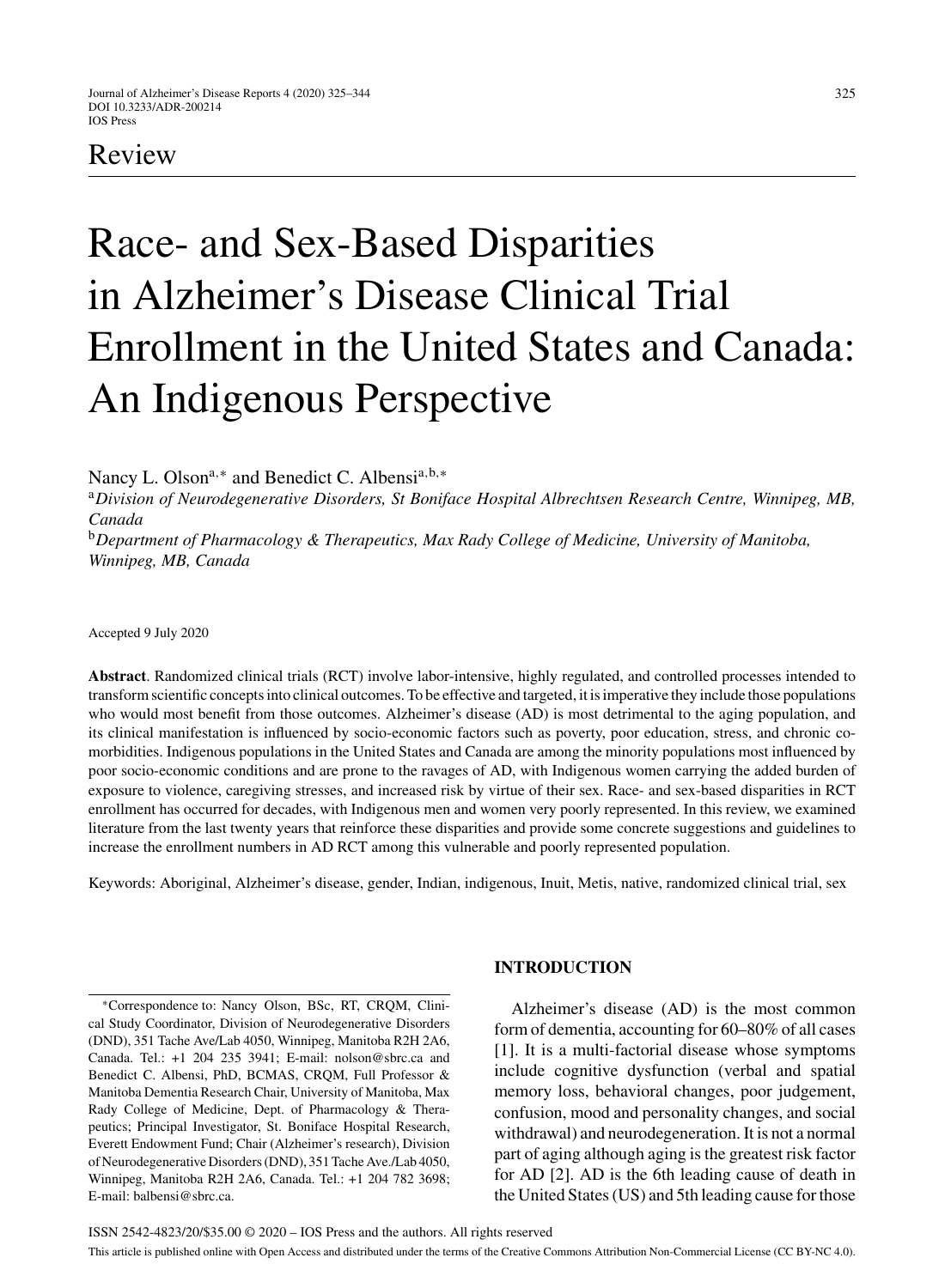over 85 years old [1, 3, 4]. In Canada and globally, the numbers are equally distressing and expected to increase worldwide as the population ages.

Globally 50 million people have AD or a related dementia with 1 case diagnosed every 3 seconds [5]. The global numbers are expected to increase to 131 million by 2050 [5]. The worldwide costs of dementia are \$818 billion US [5]. If it were a country, it would be the world's 18th largest economy; if it were a company, it would be the world's largest by annual revenue, exceeding Apple (US \$742 billion) and Google (US \$368 billion) [5]. Currently in the US, 5.8 million people have AD, which is expected to climb to 14 million by 2050 [3]. Between the years 2000 and 2017, deaths from heart disease declined by 9%, but deaths from AD increased by 145% [3]. In Canada the numbers are also bleak, with >500,000 current cases of dementia, increasing to 1.4 million by 2031 [5, 6].

Two unique proteins have emerged that are linked to AD and whose presence is considered part of the diagnostic criteria [1, 7–10]. Amyloid- $\beta$  (A $\beta$ ) in an extracellular protein that forms when the larger protein amyloid- $\beta$  protein precursor (A $\beta$ PP) cleaves into smaller fragments [11]. In AD, these fragments aggregate between the neurons forming "plaques" which disrupt communication. A large number of drug trials have focused on clearing out these plaques. Tau is a normal intracellular protein that binds to microtubes inside the neurons to stabilize them [12]. In AD, they become detached from the microtubes and form long threads called neurofibrillary tangles or "tau tangles". There is a strong affiliation between the presence of these proteins and the onset of AD, and they often show up in PET and MRI scans of the brain decades before the onset of symptoms. In autopsied AD brains, however,  $A\beta$  plaques only show up in 20–57% of brains and tau tangles in 92–100% of brains [12]. In fact, 30% of AD patients have no neuropathological changes at autopsy [9]. Some of these non-pathological "AD" patients may have a condition called "limbic-predominant agerelated TDP-43 Encephalopathy" (LATE) in which TDP-43 inclusion bodies may be present along with abnormal TDP-43 in nuclei and neurites of neurons, oligodendroglia, and astrocytes [13–16]. Other non-pathological dementia-type disorders include valosin-containing proteins, fused-in sarcoma inclusions, schizophrenia, normal pressure hydrocephalus, hippocampal sclerosis, or vascular dementia. Based on this, the two proteins  $(A\beta$  and tau) may not be the "magic bullet" to the development of a cure.

As it stands now, the failure rate for new drugs for AD in clinical trials is an astonishing 99.6% [12]. Only one drug out of 244 drugs in 413 clinical trials between 2002 and 2012 received FDA approval [12]. There are only four current drugs in use: three cholinesterase Inhibitors which include donepezil and rivastigmine for all stages of AD and galantamine for mild to moderate AD; and one N-methyl-Daspartate (NMDA) receptor antagonist which include memantine and donepezil/memantine combination for moderate to severe AD [4]. Despite the lack of success, one more drug, aducanumab, has re-emerged as a potential drug therapy and is currently awaiting FDA approval.

Based on current drug failure data [11, 12, 17–20], and the urgency among the AD research community to find a cure, researchers are starting to think "outside the box" and many new disease theories have emerged that are actively being pursued. They include the following  $[12]$ : 1) A $\beta$ , tau, and phosphorylated tau; 2) Co-pathologies involving  $\alpha$ -synuclein and TDP-43; 3) Epigenetics involving presence of the Apolipoprotein (*APOE*)  $\varepsilon$ 4 allele, affiliated with earlier AD and more severe cognitive decline; 4) Neuroinflammation in the microglia; 5) Mitochondrial dysfunction; 6) Synapse Loss; 7) Vascular changes; 8) Endosome dysfunction; 9) Brain hyperactivity/connectivity; and 10) Lifestyle factors.

Epigenetics is responsible for non-modifiable risk factors, specifically the race and sex a person is born with [21, 22]. And lifestyle factors, often dependent on socio-economic conditions, lead into the subject of this review paper. The minority populations in the US and Canada, including the Indigenous, suffer from greater poverty, violence, co-morbidities, obesity, hypertension, alcohol abuse, stress, diabetes, cardiovascular disease, and poor education than do the white majority. If a cure or treatment for AD is going to be found, and with greater funding recently put into AD research in both the US [23, 24] and Canada [25–28], the need for more targeted and focused clinical trials in critical. For a long time, race-based and sex-based disparities have occurred in clinical trials to the degree that many drugs and interventions approved for humans may not work in the populations they would most benefit [29–37].

For this review, we examined literature (PubMed and Google) within the last 20 years that have brought to light the progress or lack thereof in the area of clinical trial enrollment of Indigenous populations and Indigenous women in particular, and have provided guidelines on how to improve numbers.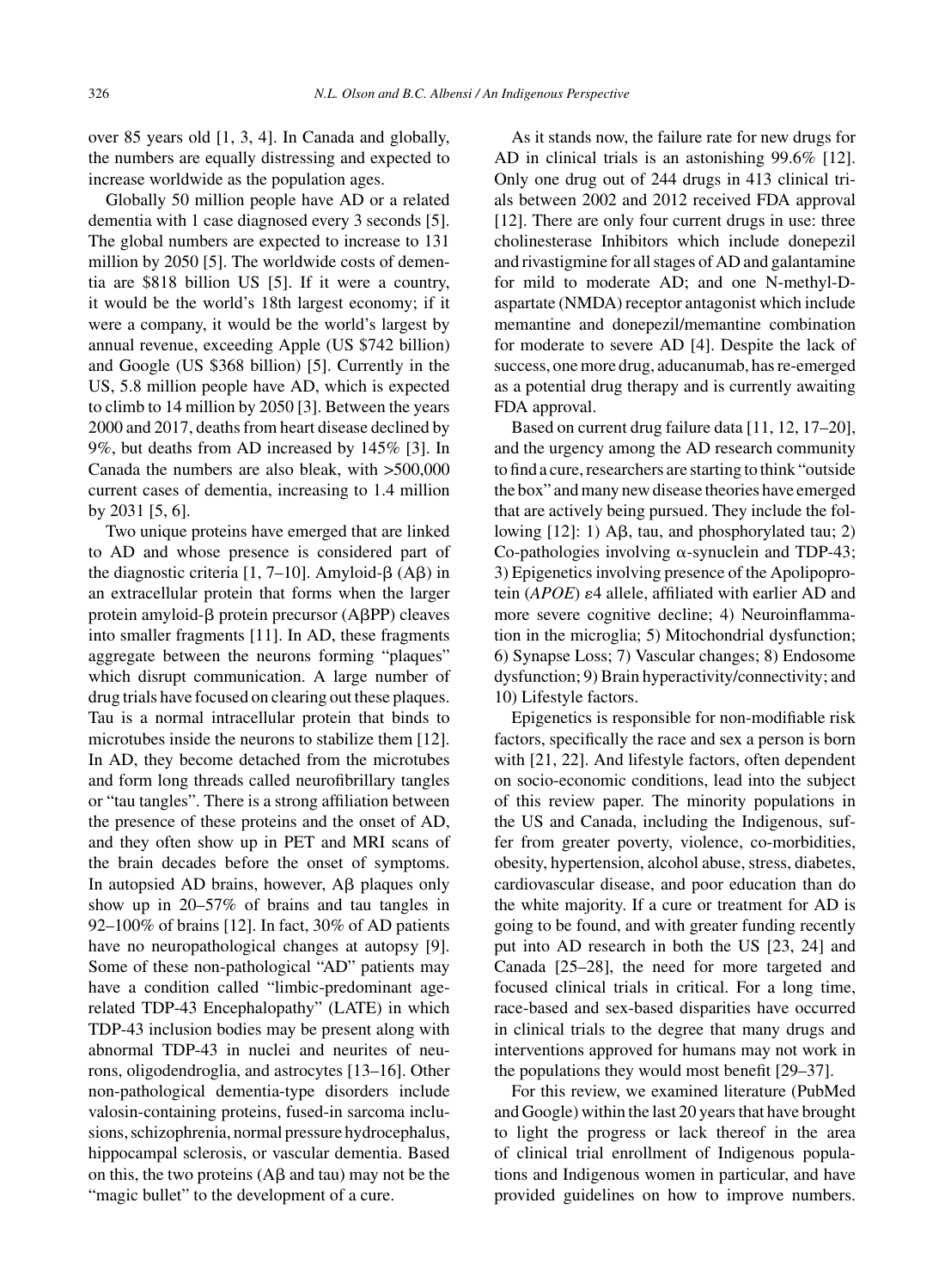We have reviewed peer-reviewed journal articles, reviews and systematic reviews, government policy, and other guidance documents. Grey literature included websites, blogs, panel discussions, conference presentations, and book chapters. Historical references were used if applicable to our understanding of the current mistrust between Indigenous populations and the governments that oversee their care.

# **NOMENCLATURE**

For consistency and clarity, the term "Indigenous" is used in general discussion throughout this review. This term refers to the entire Native population based in the US and Canada (i.e., those populations native to the land before the arrival of Europeans and other explorers). Specifically, Indigenous populations are communities that live within, or are attached to, geographically distinct traditional habitats or ancestral territories, and who identify themselves as being part of a distinct cultural group, descended from groups present in the area before modern states were created and current boundaries defined [38, 39]. The term "Aboriginal" is more commonly used in Canada and is the legal term from the Canadian Constitution Act (section 35), 1982 [39, 40]. However, the term "Indigenous" is more common globally [41]. Within these Indigenous populations, multiple groups emerge that will be described in more detail and will be based on specific publications and literature that refer to them.

# **CLINICAL TRIAL CHALLENGES**

Randomized clinical trials (RCT) are a necessary part of clinical research. The only way to translate basic research into clinical outcomes is to perform highly disciplined, controlled, randomized human trials. Their intent is to represent the human population as a whole. However, race- and sex-based disparities in RCT enrollment have occurred for decades. To understand the challenges of enrollment in clinical trials for minorities, and minority women in particular, it is prudent to understand what type of challenges face the research team, sponsor, trial site, Institutional Review Boards, and ethics committees.

# *General RCT challenges*

In the US, the Department of Health and Human Services (HHS) for which the National Institutes of Health (NIH) falls under, has set a "2025" deadline in which to find a "disease modifying treatment or cure" for AD [23, 28]. Canada as a member of the G-8 has committed to this "2025" goal and also support the World Health Organization (WHO) "Global Action Plan on the public health response to dementia (2017-2025)" [28, 42]. In the US, two draft bills for NIH funding in 2019 would bring the total AD funding to \$2.3 billion [23]. This type of funding is unprecedented since the wars on cancer in 1971 and AIDS in the 1980s.

In a recent search of the ClinicalTrials.gov website, 2,301 clinical trials for AD were registered globally of which 1,188 were in the US and 203 in Canada [43]. RCTs fall under three categories: 1) interventional which include drug/biological, behavioral/other, surgical procedure, device; 2) observational; and 3) expanded access. All trials face the same challenges, which include trial complexity, government regulations, spiraling costs, staff roles and responsibilities, technological challenges, governance and oversight, and patient access [44, 45]. Enrollment is one of the biggest challenges faced. Twenty-seven percent of all trials fail to enroll a single participant [46] and some trials only recruit 0.2 patients per site per month, which would take 2–3 years to recruit for a 6-month trial [47]. One in every 200 Americans would have to enroll in a RCT to cover the number of participants required [46]. Lack of educational opportunities, poor socioeconomic conditions, and language barriers can reduce connectivity to the health care system and thus awareness of and knowledge of clinical trials and understanding of recruitment materials [48–51]. Other concerns include the lack of relevance of clinical trials. Heneghan et al. stated that there is a "lack of relevance to patients and decision-makers" and that in 57 drug trials for AD, less than half (46%) discussed the clinical significance of the results [52]. There is also a lack of external validity and "efficacy is not being translated to effectiveness" [53]. Other concerns include lack of involvement of Primary Care Physicians (PCP) in the enrollment process, lack of experience and expertise in the RCT workforce, and a lack of funding from the NIH that only covers 20–40% of the actual trial costs [48].

# *Age-specific RCT challenges*

AD research is unique in that the population required for an RCT are sometimes older ( $\geq 65$  years for some trials). Ageism has long tainted RCT participation as the majority of trials have age-specific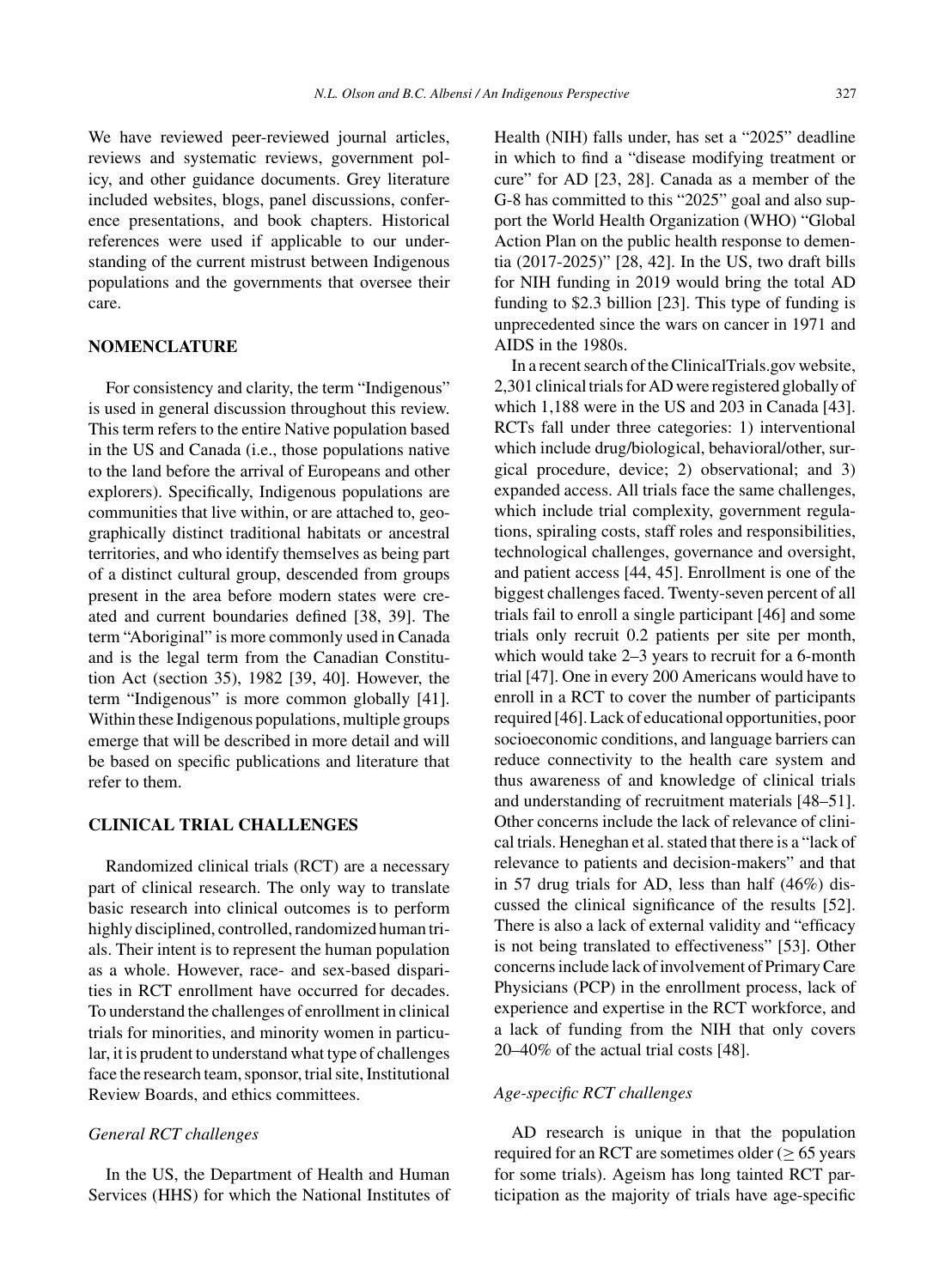requirements, usually between 18 and 64 years [54]. By 2030, all baby boomers will be >65 years old [55] and more than 3 million people in the US over 85 will have AD. Therefore, the pool of participants to draw from is immense; however, many barriers to participation exist in the older population. Firstly, 20–30% of older adults refuse to partake in a RCT compared to 5–10% in the general population [51]. Banzi et al. noted age-specific challenges in AD RCT, in which only 8% of RCT participants were >85 years, despite those 80 and over representing 72% of AD patients [56]. In non-AD cancer, diabetes, and heart trials, over half have specific age limits and 20% of Phase III and IV trials exclude older adults based on age alone [49, 57]. This is especially troubling for those AD patients with early onset symptoms. There is also a perceived vulnerability in this population, access barriers, higher mortality rates, greater co-morbidities, and more drug usage [49, 58–60]. Other barriers include long complex documents and complicated language in the informed consent process and other trial processes [49]. As per Mody et al., there must be age-specific recruitment strategies put into place including the preparation of budget, staff, protocols, informed consent, and study materials designed to recruit and retain an older population [50]. Incentives including meal tickets, money, parking and transportation costs, and flexible scheduling are important in this population [50].

# *AD specific RCT challenges*

AD-specific RCTs present another challenge, as this population is in cognitive decline. Only 10–13% of the AD population is even eligible for clinical trials [61]. In addition, there is a high risk to sponsors in AD research as drug development takes 10–15 years and a high failure rate in a RCT means high costs to the drug company [62]. The concern in AD trials is whether the participant, cognitively poor to begin with, can maintain a RCT schedule and survive until the end of the trial [62]. Recruitment of the AD population and enrollment in an RCT requires an advocate to help with the Informed Consent process, thus you are "enrolling" two people and not one. The advocate often works and has a schedule which dictates the hours of operation to complete the RCT, and has influence over medical care decisions during the trial [61–63]. Recruitment strategies have been implemented to increase RCT enrollment from this population, and include PCP involvement, public awareness campaigns, improved access to trials and studies, better design of documents, increased funding, and more lax exclusion criteria so as not to exclude co-morbidities and drug usage that are higher in this vulnerable population [61–64].

# **RACE-BASED DISPARITIES IN AD CLINICAL TRIALS**

Racial minorities are currently underrepresented in clinical trials in AD [29, 31, 33, 34, 37, 65, 66]. Since there is a projected large increase in minority populations in the US and Canada, low recruitment in RCTs for AD is of concern. In the US, the increase in minority populations  $> 65$  years of age between 2014 and 2060 can be estimated based on Medicare Fee-for-Service (FFS) beneficiaries for this group in 2014 and the US Census estimates for race-specific projections [67]. The estimates are as follows: 75% increase for non-Latino whites, 172% for African Americans (AA), 274% for American Indian/Alaska Native (AIAN), and 391% for Latino Americans [67]. The percentage of individuals within these populations who survive to age 65 dementia-free but develop AD within the next 25 years are: 38% of AA, 35% of AIAN, 32% of Latino, 30% of whites, 28% of Asians, and 25% of Pacific Islanders (PI) [34].

Therefore, enrollment of racial minorities in AD RCTs must increase if trials are to be relevant. Much has been written about the lack of recruitment in these populations, although most articles are specific to the AA and Latino populations, with little written about Indigenous populations. Some recruitment-specific publications are not specific to AD. Pariera et al. in 2016 examined the willingness of racial minority populations to participate in a cancer clinical trial [34]. She noted that only 5% of eligible participants enroll in an RCT and of those, only 10% are ethnic minorities [34]. In a systematic review by Gilmore-Bykovskyi et al. on the recruitment and retention of underrepresented populations in AD research, 22 eligible studies were examined with only 7 focused on recruitment [31]. Quality and quantity of evidence to inform best practice in inclusion of minorities was low [31]. None of these studies included Indigenous participants.

# *United States' indigenous populations*

#### *US: Demographics*

The US has three distinct indigenous populations: American Indian (AI) also called the Native American, the Alaska Native (AN), and the Native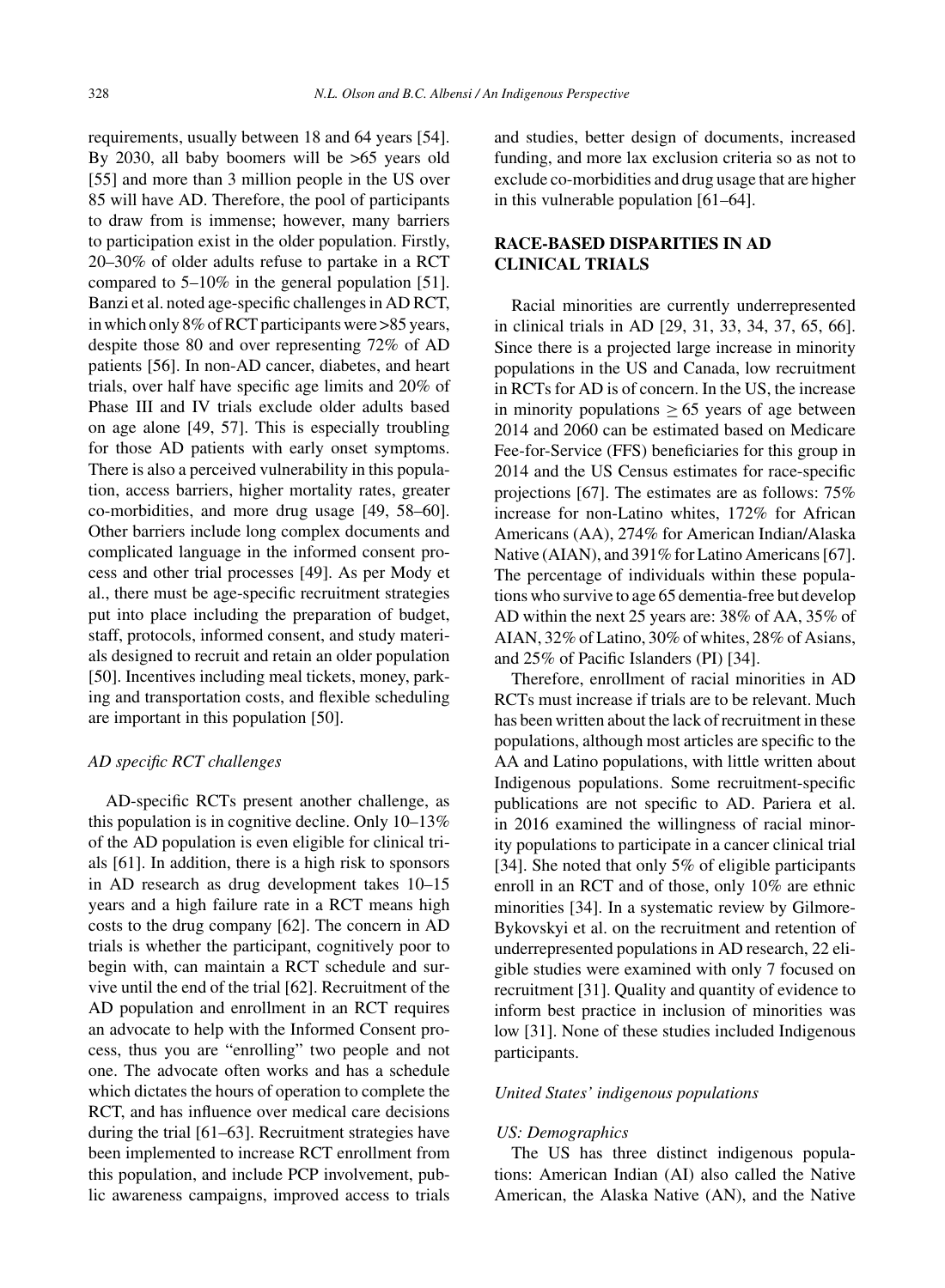Hawaiian and other Pacific Islander (PI) group. In publications, census data, and other statistical references, the AI and AN are usually lumped together and called the "American Indian/Alaska Native" (AIAN). The Pacific Islander group includes Hawaiian, Samoan, and Tongan descendants, along with Asian populations. Little research has been done in these populations, and most literature reviewed in this paper focus on the AIAN group. Based on the US Department of HHS Office of Minority Health report from 2017 [68], the AIAN population was 5.6 million alone or in combination with one or more races, accounting for 1.7% of the US population. This number differs from other references including the Profile America Facts for Features article from October 2018, which states that 6.8 million people are of AIAN descent, including those of more than one race [69]. Whatever the current population number, the projected population estimate is the same: >10 million by 2060 [69, 70]. Overall, there are 326 reservations, with 573 federally recognized tribes and 100 state recognized tribes that speak more than 200 languages [68, 70, 71]. Alaska contains the highest proportion of native populations at 19.5%, followed by Oklahoma (13.6%), New Mexico (11.8%), South Dakota (10.3%), and Montana (8.3%) [70]. Seventyeight percent of the AIAN population live off-reserve, with 22% on reserves. Sixty percent of the AIAN population reside in metropolitan areas, the lowest percentage among all racial minority groups [68]. Approximately, 569,000 AI and AN alone or in combination were  $> 65$  years of age in 2015 and the oldest cohort, aged 85 and older, is expected to increase sevenfold by 2050 [72].

#### *US: AD statistics*

Only recently, the life expectancy of the AIAN has approached that of non-Latino whites [73]. The life expectancy for the AIAN in the 1940s was 51 years, but in the 1990s increased to 70 years. The number of AIAN elders will double by 2030 from 2016 levels, which increases their risk of AD by virtue of age [73]. Although the current prevalence of AD and related dementias (ADRD) in the AIAN is less than AA, Latino Americans, and non-Latino whites based on Medicare FFS claims [67], the AIAN have a 35% greater risk than non-Latino whites of acquiring AD over a 25-year period after age 65 [34]. This risk value is based on a publication by Mayeda et al. that examined dementia incidence between 2000–2013 along with 25-year cumulative risk in 274,283 healthcare members aged 64+ in California

among six racial groups, stratified by age and sex [74]. However, the actual AD risk may be skewed based on the "certificate of degree of Indian blood" (CDIB) present in a particular tribe [75]. So-called pure blood natives rarely have the *APOE* e4 allele associated with increased risk of AD, and thus may have lower AD numbers than those without pure blood [75, 76]. Despite the presence of pure blood natives in the population, between 2014 and 2060, it is estimated that the numbers of  $AIAN \geq 65$  years of age diagnosed with AD will increase fivefold [67, 72]. In the younger age group ( $\geq$  45 years), one in every six AIAN reported "subjective cognitive decline" (SCD), which is a set of self-reported problems with memory [51, 72]. Whatever the current numbers for AD, those numbers may be underestimated in the US [71]. Reasons for this could include: lack of access to appropriate healthcare, competing risk factors for early mortality (accidents, suicides, infectious diseases), and the complexity of identifying AD in patients with vascular lesions from stroke [71].

# *US: AD risk factors*

According to the WHO, "*The social determinants of health are the conditions in which people are born, grow, live, work and age. These circumstances are shaped by the distribution of money, power and resources at global, national and local levels. The social determinants of health are mostly responsible for health inequities* – *the unfair and avoidable differences in health status seen within and between countries*".

There are specific risk factors in the AIAN population that may increase the prevalence of AD. The AIAN cannot control non-modifiable risk factors such as age, race, sex, and presence or absence of the  $APOE \varepsilon$ 4 allele, but many of the risk factors they face are based on underlying socioeconomic conditions and lifestyle choices. These risk factors may include:

*Lack of recognition of cognitive decline.* Unless an AIAN is willing to recognize cognitive decline as a sign of disease and seek treatment, AD may go undiagnosed. The terms "Dementia" and "Alzheimer's Disease" are not easily translated into a common language understood or appreciated by Natives Americans and many tribes have defined and explained cognitive decline and memory loss in their own language based on history and culture [71]. Some of these explanations include: 1) "Naturalization"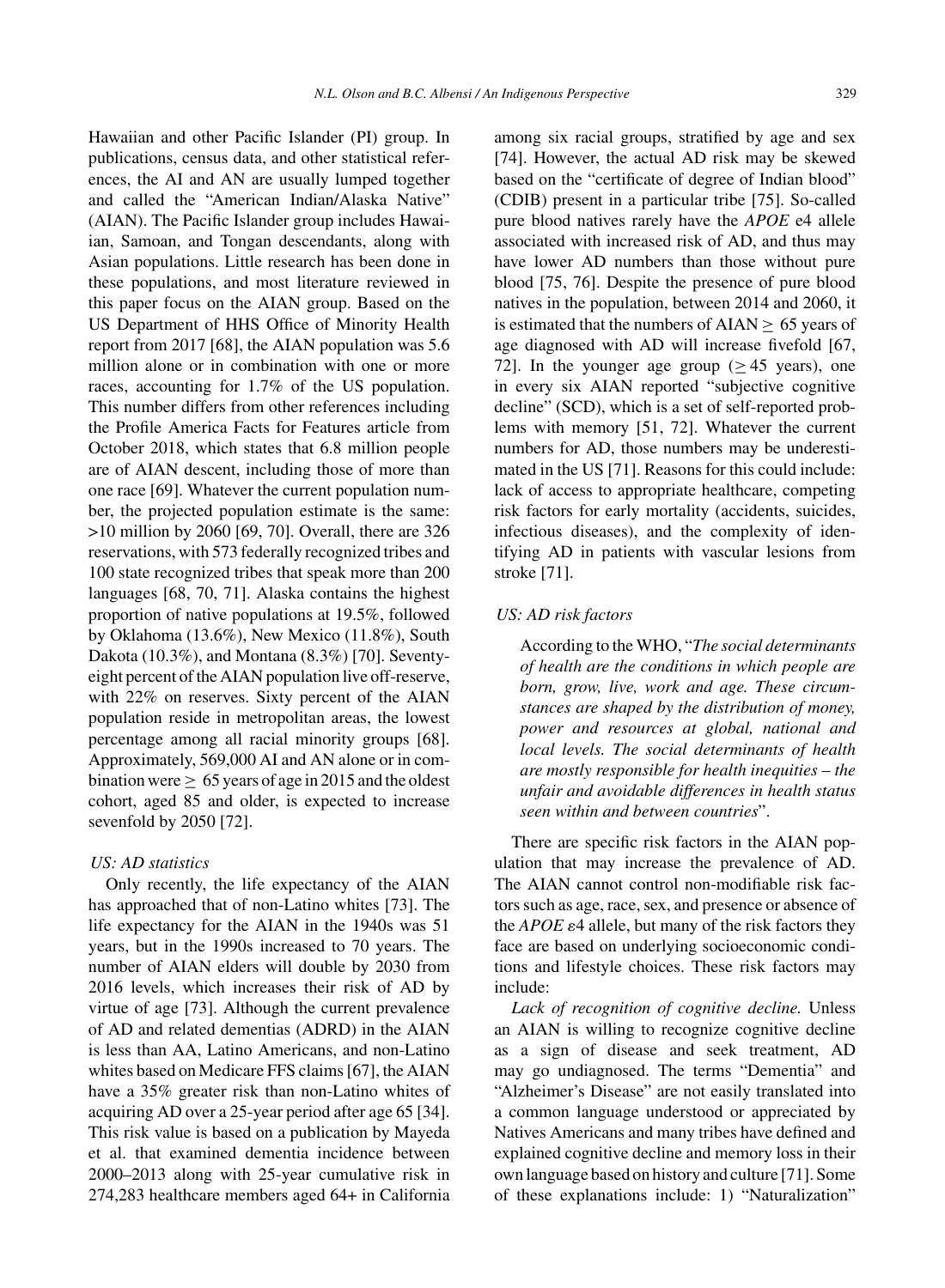in which cognitive decline is part of the Creator's plan for ultimate learning; 2) An imbalance in a person's spiritual, emotional, and social environment (the speaking of negative consequences of illness has broken a cultural taboo and caused the illness); 3) Communication with the spirit world (a "crossing over" into the next world); and 4) Dementia is a conflict between traditional and non-traditional ways of life. These explanations may delay a tribe member from seeking professional medical help and delay the diagnosis and treatment of AD.

*Poverty, income, and lack of education.* Natives have higher poverty levels and lower educational achievement than any other ethnic group in the US [71]. The median income of a single-race AI and AN household in 2015 was \$38,530 compared to \$57,775 for the nation as a whole [70]. 26.6% of single-race AI and AN were in poverty in 2015 [70]. The rural AI population is considerably poorer than the urban population [71]. Rural native elders have 70% or less of the per capita income of urban elders [71]. In terms of education, 19.6% of AIAN aged 25 and over had at least a bachelor's degree, compared to 35.8% of non-Latino whites and only 6.8% of AIAN held an advanced graduate or professional degree, compared to 13.8% of non-Latino whites [68].

*Cardiovascular disease (CVD).* Native Americans are more likely to be diagnosed with CVD than whites, and the three contributing risk factors for heart disease are more common in AIAN than whites: midlife obesity, higher blood pressure, and smoking [72, 77]. Mid-life obesity affects one in three AIAN over the age of 50; AIAN are 30% more likely to have high blood pressure than whites; and AIAN have the highest smoking rates of any racial minority in the US with one in three in their 50s and one in four in their 60s smoking cigarettes [72]. In a 2002 study by Weiner et al. on the Choctaw Indians of Oklahoma, modifiable cardiovascular risk factors that include hypertension, elevated cholesterol, diabetes, myocardial infarction, and obesity are higher in the Choctaw tribe than the white population [78].

*Other risk factors.* Tuberculosis rates were four times higher in AIAN than whites in 2017 (incidence rates of 3.9 versus 0.5, respectively) [68]. In fact, American Indians are 500 times more likely to die of tuberculosis than non-natives [79]. Other risk factors include cultural barriers, geographic isolation, and inadequate sewage disposal [68]. Of those AIAN over 5 years of age, 26.9% spoke a language other than English at home [80]. This complicates the diagnosis of AD, which often relies on cognitive

testing formats presented in English. Diabetes also increases the risk of AD in the AIAN communities. Native Americans are 177 times more likely to die of diabetes than non-natives [79]. The Gerontological Society of America published a Special Issue in 2015 that looked at Depression and Dementia among the AIAN population; depression, linked to higher diabetes rates, is expected to affect 81,702 AIAN by 2050 [81].

#### *US: AD clinical trial challenges*

Indigenous populations in the US are poorly represented in RCTs. We searched the ClinicalTrials.gov website for trials specific to AD and specific to American Indigenous populations. Using the terms "Alzheimer's Disease", "Dementia", and "Memory Loss" for the Condition or Disease title in combination with "Indigenous", "American Indian", "Indian", "Native American", "Alaska Native" and "Pacific Islander", we found only one clinical trial that is not yet recruiting [43]. The RCT titled "Alzheimer's Disease and Precision Medicine Research with American Indian and Alaska Native People" (NCT03448601) was first posted on February 28, 2018. This is a University of Colorado sponsored RCT (with collaboration from Washington State University and the University of Arizona) in which 3,000 AIAN participants, aged 18–100 years of both sexes will be recruited. This mixed-method, multi-state study will develop and evaluate culturally tailored recruitment materials and test their effectiveness for: a) engaging AIAN participants in a culturally tailored recruitment and engagement module focused on AD and Precision Medicine (AD-PM); b) enhancing enrollment in AD-PM clinical trials; and c) improving knowledge and attitudes about AD and PM. Because recruitment into RCTs is the greatest challenge for most studies, this trial will provide some much-needed information for the AD research community. Poor recruitment into RCTs by the Indigenous in America are partly caused by their inherent mistrust of the federal government and the institutions they support. There is a distinct history between natives and the government, starting with "destruction of entire native populations", colonization, treaties, forced relocation, and attempts at assimilation through the removal of their children and the impact of missionaries [71]. Boarding school practices in the first half of this century are among recent events that have caused considerable trauma to the mental health of AIs [71, 82]. Alaska Natives that experienced boarding school described post-traumatic stress disorder, social phobias,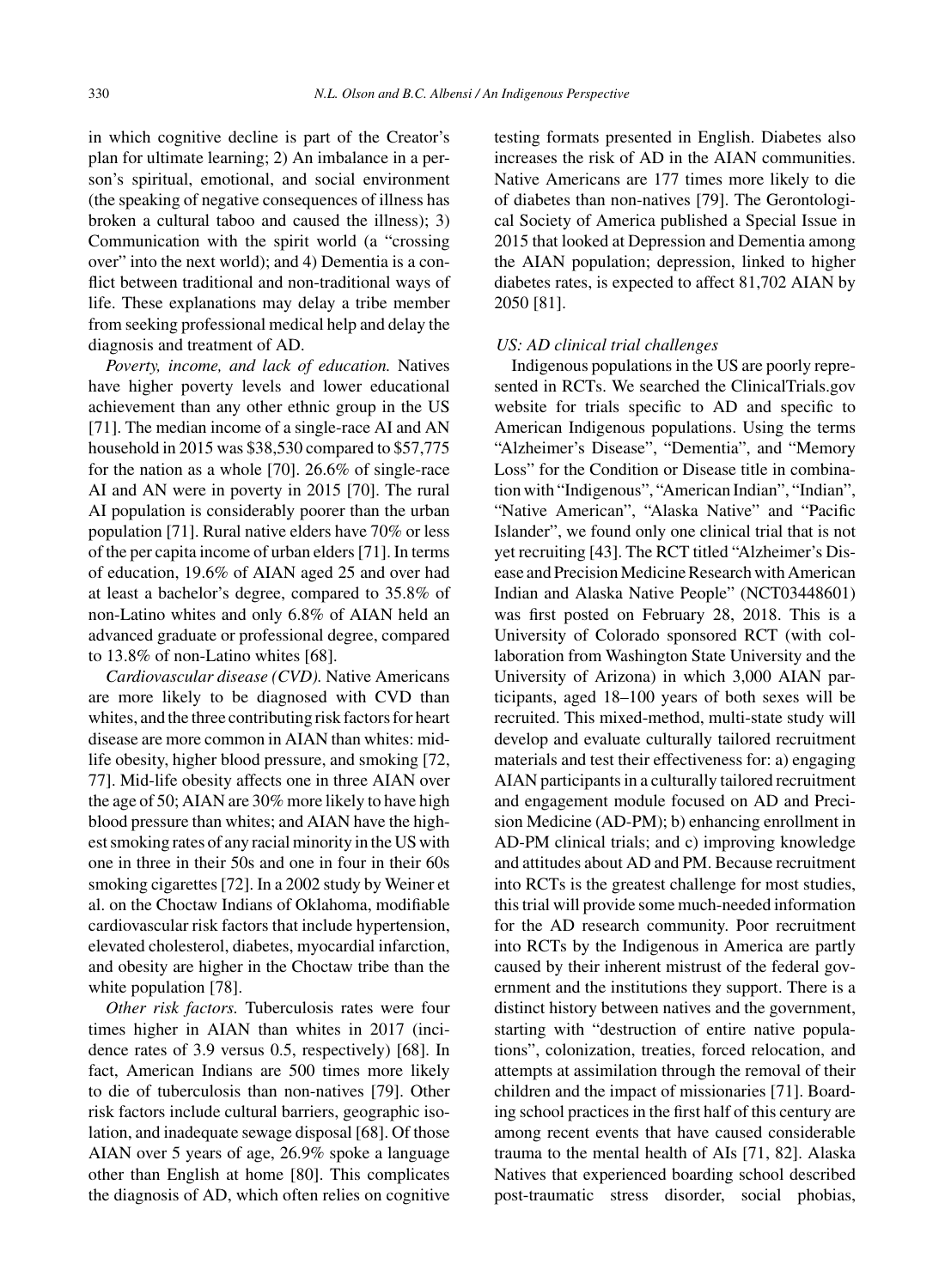contemplation of suicide, damage to sense of identity and well-being, alcohol abuse, emotional scars, difficulty integrating back into family and community, loss of culture, loss of language, feeling like strangers in their home, and failure to learn parenting skills [82]. Other past wrongs included the forced sterilization of indigenous women in the 1970s without consent and the misuse of blood samples from nearly every Havasupai tribe member of Arizona [83]. Other historical wrongs included the giving of "smallpox blankets" to the Haudenosaunee peoples of New York by Sir Jeffery Amherst and the use of "Indian" mascots by sports teams [65].

When AI individuals were asked why they don't participate in a RCT, some of their responses included: 1) They don't want to be "guinea pigs"; 2) The study findings are rarely shared with the community; 3) The study findings rarely improve local services; 4) The promised study benefits rarely reach the AI community; and 5) Access to resources which allow community members to partake (e.g., transportation) are lacking [65, 83]. Other barriers to research include distance from study sites [84, 85], patients not being informed of availability of trials, and the need for approvals from the Tribal/IHS (Indian Health Service) Institutional Review Board and Tribal Research Committee for a trial offered in a tribal clinic [84]. Also, universities that often run a RCT are viewed as elitist and not committed to the welfare of minority communities [86].

#### *Canada's indigenous populations*

#### *Canada: demographics*

The Indigenous or Aboriginal populations in Canada consist of three main groups: First Nations (Indian), Metis, and Inuit (or Inuk). The First Nations are equivalent to the American Indian or Native American group in the US. The Metis are descendants of early 17th-century relationships between North American tribes and Europeans, often of French descent. Inuit is an Inuktitut word meaning "the people" and refer to those that live mainly in four polar and circumpolar regions of Canada called (from west to east); Inuvialuit, Nunavut, Nunavik, and Nunatsiavut [39, 87]. Neither the Metis or Inuit are protected under the Indian Act, created in 1867 to "colonize" the First Nations peoples [39, 88]. Reserves were created and held by the Crown (Canada is a British Commonwealth country) and administered based on treaties. Only those with registered Indian Status (i.e., Status Indian) may own land on a reserve [89].

The 2016 Canadian Census listed 1,673,780 Indigenous peoples in Canada, which then represented 4.9% of the population. Approximately 58.2% were First Nations (76.2% of these registered or treaty status); 35.1% were Metis; and 3.9% were Inuit [90]. Between 2006 and 2016, the Indigenous population increased by 42.6%, almost four times the rate of the non-Indigenous population, with Metis leading the increase at 51.2% compared to First Nations (39.3%) and Inuit (29.1%) [87]. There are more than 600 unique First Nation/Indian bands that represent more than 50 nations and speak more than 70 languages [87]. Like the rest of the world, the Indigenous population in Canada is aging. In 2006, 4.8% of the Indigenous were >65 years of age. By 2016, this number increased to 7.3% [87]. Within the First Nations, 44.2% lived on reserves in 2016 [89]. These reserves are geographically dispersed from coast to coast to coast in the second largest country (by area) in the world. This geographical isolation alone makes recruitment into an RCT a unique challenge in Canada.

# *Canada: AD statistics*

Since Indigenous elders are among the most at risk and frail of the population, their AD numbers are expected to increase. One estimate indicates that ADRD cases are expected to increase by 3.3-fold in the Inuit and 4.2-fold (with increases to 4.8-fold on reserves) in First Nations by 2031 from 2006 levels [91, 92]. In a report on the Six Nations of Ontario in 2014 on ADRD, caregivers from the medical community suspected that 25% of their patients had AD; however, effective training of clinical staff in the diagnosis and treatment of AD and a definitive diagnosis from a doctor is lacking in many communities [93].

# *Canada: AD risk factors*

Risk factors for AD in the Indigenous in Canada can be categorized as: 1) Modifiable risks; high cholesterol, increased blood pressure, diabetes, smoking, obesity, diet, and inactivity; 2) Partially modifiable risks; alcohol usage, reduced education, depression, and traumatic brain injuries; and 3) Nonmodifiable risks; age, genetics, family history, and gender [91]. Indigenous populations cannot control their race, family history, sex or age, but many of the modifiable and partially modifiable risk factors occur in higher numbers and more severely impact the Indigenous populations than the non-Indigenous populations [39, 91, 92, 94, 95]. Modifiable risk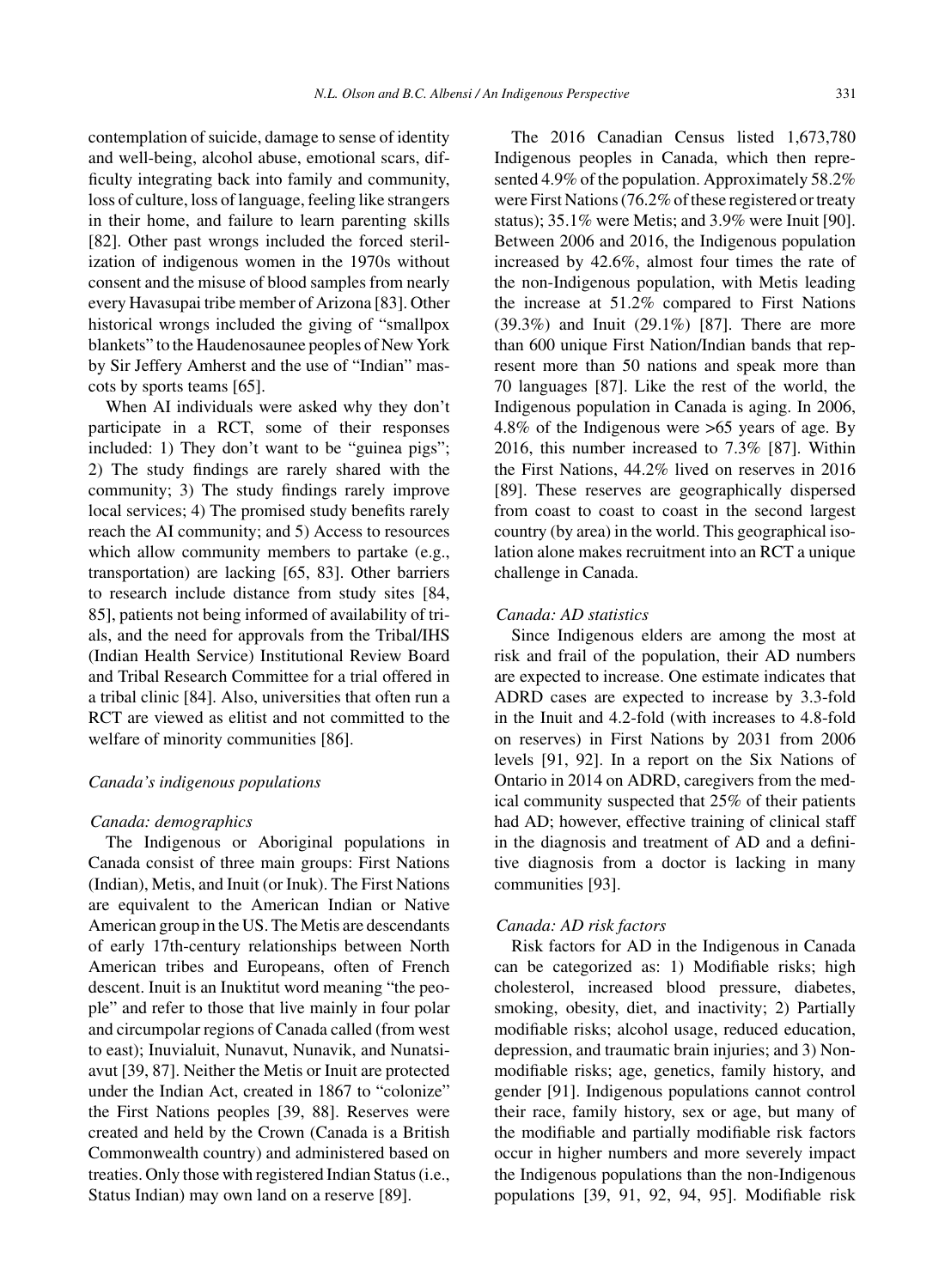factors may account for 75% of all AD in Indigenous people [96]. Some of these risk factors may include:

*Memory loss.* On reserves in particular, memory loss associated with AD is often considered a "normal part of aging", a part of the "circle of life", or a "return to childhood" [92, 93]. So long as there is no title attached to memory loss (such as "Dementia" or "Alzheimer's Disease"), there is no stigma associated with it. This "childishness" and the presence of hallucinations can be seen as a return to the Spirit World and the Creator [93]. Often, elders will recommend "Red Whip Tea" (red willow) or a traditional "Eagle Dance" to help with forgetfulness. This view of memory loss is a risk factor, as Indigenous are less likely to seek help and get a proper cognitive screening test and diagnosis by a doctor. By the time they are properly diagnosed, their condition may be quite advanced and their long-term quality of life jeopardized.

*Frailty.* Frailty can be defined as having: exhaustion, shrinking, weakness, slowness, and low activity [49]. It is an accumulation of health problems and conditions referred to as "deficits". In an Ontario First Nations Ageing Study, 25% of First Nations aged 75 and up had 5 or more chronic conditions [95]. Many Indigenous elders have had a difficult life due to their socio-economic conditions, including racial discrimination and the burdens of colonialization and thus experience more frailty and have a higher number of co-morbidities than non-Indigenous elders [95]. First Nations groups in Ontario experience frailty at a younger age than the general Canadian population [95]. Frail Indigenous are associated with poorer nutrition, lack of paid employment, use of illegal drugs, and are 1.7 times more likely to have parents that attended Residential Schools, and 2.4 times more likely to go to Traditional Healers for treatment rather than a licensed physician [95].

*Diabetes.* Diabetes increases the risk of AD by twofold [91] and First Nations populations are 3–5 times more likely to have diabetes than the general Canadian population [96]. Indigenous have higher rates of obesity, physical inactivity, and smoking than non-Indigenous, all of which are risk factors to acquire diabetes [96]. In 2008/2009, the agestandardized rates of diabetes were 17.2% in First Nations on reserves, 10.3% in First Nations offreserve, 7.3% in the Metis, and 5% in the Inuit and general populations [91].

*Lack of trust in the medical field.* Most doctors, nurse practitioners, nurses, and caregivers on reserves are non-Indigenous and don't speak the same language or have the cultural sensitivity training required to understand and appreciate the population they serve [96]. There is also a lack of geriatric resources, a high turnover among staff uncomfortable working on remote northern reserves, and a cultural insensitivity to elders in the population. Many nurses make the diagnosis in the absence of a doctor, and are not well trained to diagnose AD specifically when patients present with different chronic conditions or have normal memory loss caused by aging [91]. In addition, there is a high degree of mistrust with the federal government who run the health care systems on reserves. The Indian Act of 1867 that provided the "protection, assimilation and Christianization" of First Nations [88, 89], along with Residential Schools, the 60's Scoop (in which Indigenous children were "scooped" from their homes and fostered or adopted into primarily middle class white families), and gender discrimination [88, 94] have all led to a mistrust in the Healthcare system especially by on-reserve Indigenous across Canada.

*Other risk factors.* Other AD risk factors affecting the First Nations, Metis, and Inuit in Canada include high cholesterol, CVD, hypertension (high blood pressure), lack of immunizations, poor dental health, depression, reduced education, post-traumatic stress, alcohol, poor diet, and exposure to toxins [91, 92, 95, 96].

# *Canada: AD clinical trial challenges*

Previously we listed general challenges to recruitment and retention into an RCT, along with age-specific and AD-specific challenges. Add to this geographical isolation and separation of Indigenous peoples across a very large country and generalized mistrust of the healthcare system, as well as poor knowledge and understanding of AD, and recruitment into an RCT takes on a whole new level of challenge.

We searched the ClinicalTrials.gov website for trials specific to AD and specific to the Canadian Indigenous populations. We used the terms "Alzheimer's Disease", "Dementia", and "Memory Loss" for the Condition or Disease title in combination with "Indigenous", "Aboriginal", "First Nation", "Metis" and "Inuit"; here we found no ongoing clinical trials [43]. This lack of enrollment within Canada for AD specific RCTs reflects a deep-seated problem within the Indigenous communities as far as basic access to medical care and the proper knowledge of, diagnosis and treatment of AD, required before any enrollment into an RCT can occur [91–98]. According to the National Aboriginal Health Organization, "Aboriginal peoples have been studied to death, and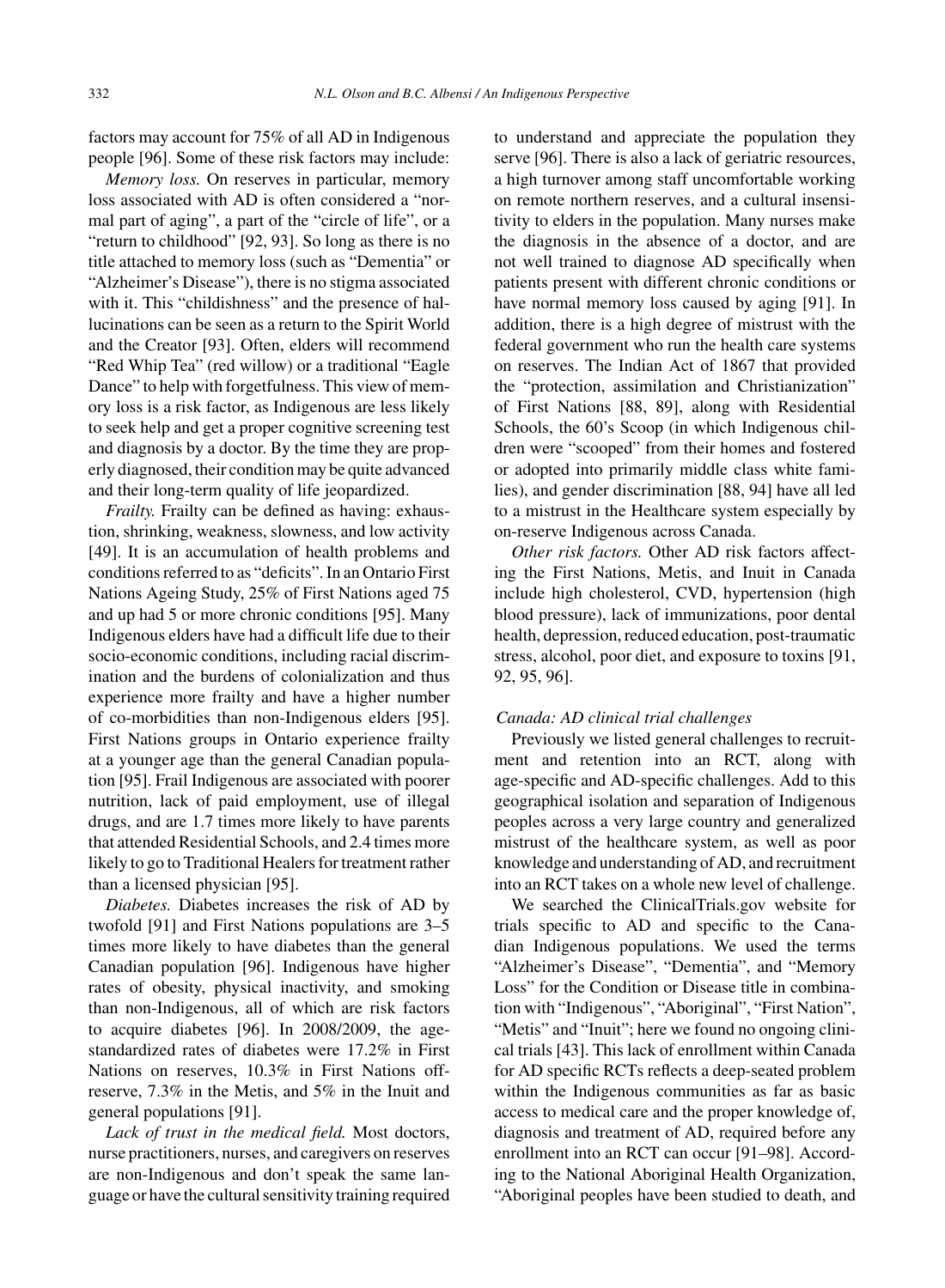many are disillusioned by research reports published by people who don't know much about their lives and have little concern about the impact of the results on their community" [97]. This may be the case; however, most research studies from the last few decades have involved interviews, observations, and questionnaires, and were not highly regulated and controlled RCTs for new AD drugs or interventions.

This is not to say that RCTs with Indigenous populations in Canada have never taken place. In the excellent publication titled "A Systematic Review of Randomized Controlled Trials of Health-Related Issues Within an Aboriginal Context" from the National Collaborating Centre for Aboriginal Health (NCCAH), a review of all RCTs involving Aboriginal populations was undertaken. The review, based on the Cochrane and Campbell Collaborations method, found that only 35 such RCTs have been published worldwide in the past four decades, with only 6 in Canada [66]. These involved the Ojibway-Cree First Nation in Ontario, the Sagkeeng First Nation Ojibway in Manitoba, the First Nation People registered with the Battlefords Tribal Council in Saskatchewan, and an Inuit community in Nunavut [66]. None of these trials involved AD or dementia. This is not to say that AD specific or other RCTs have not occurred, as many trials fail to enroll participants or the results are never published.

# **SEX-BASED DISPARITIES IN AD CLINICAL TRIALS**

It is important to differentiate "sex" and "gender". The US Institute of Medicine clarified the difference between sex and gender in a 2010 report [99]. "Sex" refers to the classification of living things as male or female according to their reproductive organs and functions assigned by chromosomal complement (e.g., XX versus XY), and "gender" refers to a person's self-representation as male or female or to how that person is responded to by social institutions on the basis of that presentation [99]. Little attention has been paid to etiology of disease including AD, based on the presence of two X chromosomes, one maternal and one paternal, versus only one in males.

Currently, more women than men have AD in both the US and Canada, with approximately 2/3 of all AD cases being women [3, 100, 101]. The estimated lifetime risk for AD at age 45 is approximately one in five (20%) in women and one in ten (10%) in men [102]. However, like racial minorities, women have been

underrepresented in many RCTs [103–106]. Much of this disparity in RCT enrollment goes back to the mid 1900s when problems with the drugs thalidomide and diethylstilbestrol (DES) brought to light the need to protect fetuses in future clinical trials [106]. Thalidomide, used to treat morning sickness in the early 1960s, led to malformed fetuses, and DES, used in the 1930s to prevent miscarriages, led to problems 30 years later in female offspring [106]. These serious health issues led to a change in FDA guidelines in 1977 that excluded premenopausal women capable of becoming pregnant from partaking in Phase I and Phase II clinical trials [106]. Although the FDA reversed their 1977 guidelines, and the NIH in the US and the Canadian Institutes of Health Research (CIHR) in Canada introduced mandates in 2016 to include both sexes in research [107], there continues to be a sex-based disparity in RCT enrollment numbers and a lack of proper stratification of data by sex [100, 103].

#### *Sex-based disparities in ad animal model studies*

Clinical trial design is often based on what happens in the laboratory using animal models. AD-specific transgenic mouse models were developed over 20 years ago with the intent of mimicking the neuropathological changes seen in human AD patients, including the presence of plaques and tangles [108]. Surprisingly in the decades since, no new therapies for AD have been introduced in the clinic, and the two current classes of AD drugs (acetylcholinesterase inhibitors and memantine) were never tested in transgenic mice prior to clinical testing [108]. This lack of success in animal models for AD drug development has several explanations. One is that the majority of widely used transgenic mouse models are designed based on the genetics of familial AD (early onset; autosomal dominant) which represents less than 1% of AD. Another reason could be the lack of sexbased representation in animal research. As of August 2019, there were 177 AD animal models including transgenic and naturally occurring non-transgenic models [109]. The most common transgenic animal model used for AD-specific research are mice. Nontransgenic models include rats, guinea pigs, dogs, and primates [109]. Common genes expressed in these models include *APP* (amyloid precursor protein) alone or in combination with other genes as well as genes specific to the expression of tau, presenilin1, and presenilin2 [108, 110, 111].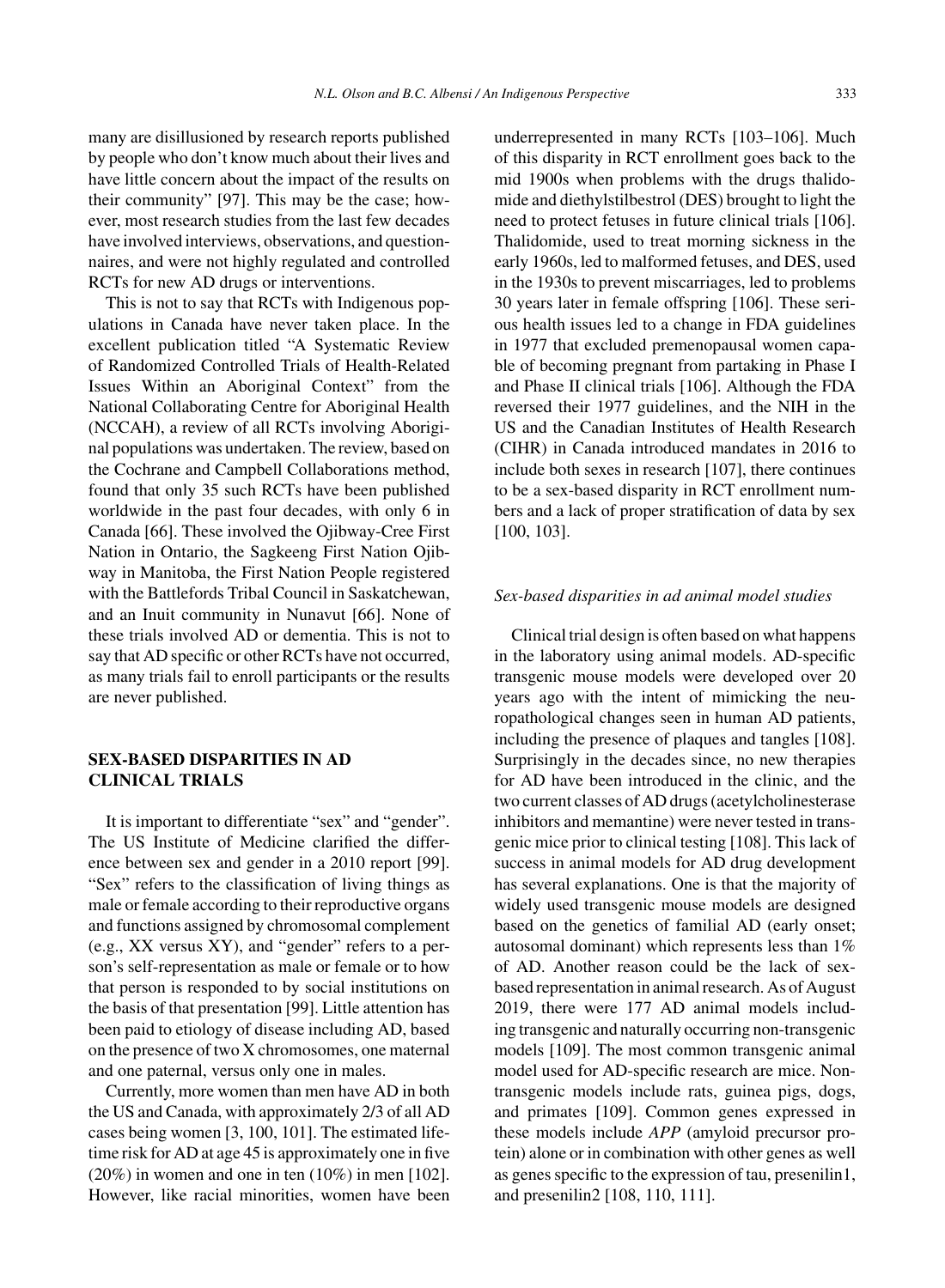Neuroscience research has been particularly biased against female-based animal research. Among 1,200 neuroscience papers (not AD specific) published between 2011 and 2012, only 42% reported on the sex of the animal used, and when reported only 24% of the animals were female [112]. In research papers in which sex is reported, male mice often outnumber female mice 5 to 1. Researchers blame this bias on the estrous cycle in the female mouse, which occurs every 4 days, complicating research because experiments need to be done at each of the 4 cycles of estrous [112]. Researchers have thought that including females would cause an increase in sample size and the cost of doing research, though this is not necessarily the case [112–114]. Much research acts as if females are just "smaller men" that don't require special attention [112]. It turns out that females are quite different than males, in AD and other diseases. When the University of California looked at the expression of 23,000 genes in the brain, liver, fat and muscle tissues in mice, there was a striking and measurable difference in more than half of the genes' expression between males and females [112]. It should be noted that although the NIH mandated the inclusion of women in RCTs as far back as 1993, few guidelines existed for laboratory-based research [115]. In Canada, however, the Women's Brain Health Institute, in collaboration with the Alzheimer's Society of Canada and the Canadian Consortium on Neurodegeneration in Aging (CCNA), tackled the sex gap by "stating" in 2012 that anyone using CCNA data must report the sex of the animal they are using [116].

Over the last few decades, AD researchers have noticed sex-based differences in AD mouse models [117–122]. Bories et al. used a social interaction paradigm to assess social dysfunction in male and female triple-transgenic mice (3×Tg-AD) compared to sex-matched controls [117]. In transgenic mice, social disinhibition was noted at 18 months for males, but at 12 months for females who then showed reduced social interactions by 18 months. These psychiatric-like symptoms appeared to correlate with alterations in synapse activity [117]. It has also been noted that female mice exhibit more plaques and tangles than their male counterparts and females exhibit an earlier onset of neuropathology [120]. These pathological differences are not exhibited across all mouse models, therefore the model chosen can impact the interpretation of the results [120]. Dodiya et al. in 2019 noted that in the germ-free APPPS1- 21 transgenic mouse model of  $A\beta$  amyloidosis, an antibiotic cocktail (ABX) that induced changes in gut microbiome led to a reduction in  $\overrightarrow{AB}$  pathology and alterations in microglial morphology, but only in the brains of male mice and not female mice [119]. In another study, to test the theory that maternallyinherited mitochondrial dysfunction is associated with AD symptoms, gonadally intact female  $3 \times Tg$ -AD mice 3, 6, 9, and 12 months of age were compared to non-transgenic female controls [122]. The AD mice showed decreased mitochondrial bioenergetics, increased oxidative stress and increased mitochondrial amyloid load. These changes appear to precede the formation of plaques in the brain [122]. Djordjevic et al. also looked at brain region and sex-specific alterations in mitochondrial function and  $NF-\kappa B$  signaling in the TgCRND8 mouse model of AD [118]. There was an increase in the basal and coupled respiration in the hippocampus of TgCRND8 females only, and in females there was an increase in all three subunits of NF-k $\beta$  (p50, p65, and p105) but in males there was only an increase in two subunits (p65 and p105, but not p50) [118]. Yang et al examined sex differences in pathological changes and cognitive behavior in 12-month-old  $3 \times Tg$ -AD mice compared to controls [121]. Female AD mice displayed more prominent amyloid plaques and neurofibrillary tangles, neuroinflammation and spatial cognitive deficits than their male AD counterparts.

These animal model experiments show that females and males are not the same when it comes to AD pathophysiology. No transgenic mouse model represents the human AD subject exactly, however distinct differences have been noted in animal-based models that suggest the importance of including women in equal representation in future AD RCTs.

#### *Sex-based disparities in AD human studies*

Over the past 20 years, numerous studies have identified differences between the sexes across the full spectrum of clinical manifestations of sporadic AD [123]. Men with AD are more likely to exhibit apathy, agitation, abusive, and socially inappropriate behaviors whereas women are often depressed, reclusive and exhibit emotional liability, delusions, affective (relating to mood, feelings and attitude) symptoms, and manic symptoms [123]. Regarding cognitive testing of non-cognitively inclined (NCI) persons, women consistently do better on verbal tasks and men do better in visuospatial and motor coordination [123, 124]. The brain itself shows physical differences between the sexes, with the male brain having a larger volume and more white matter and the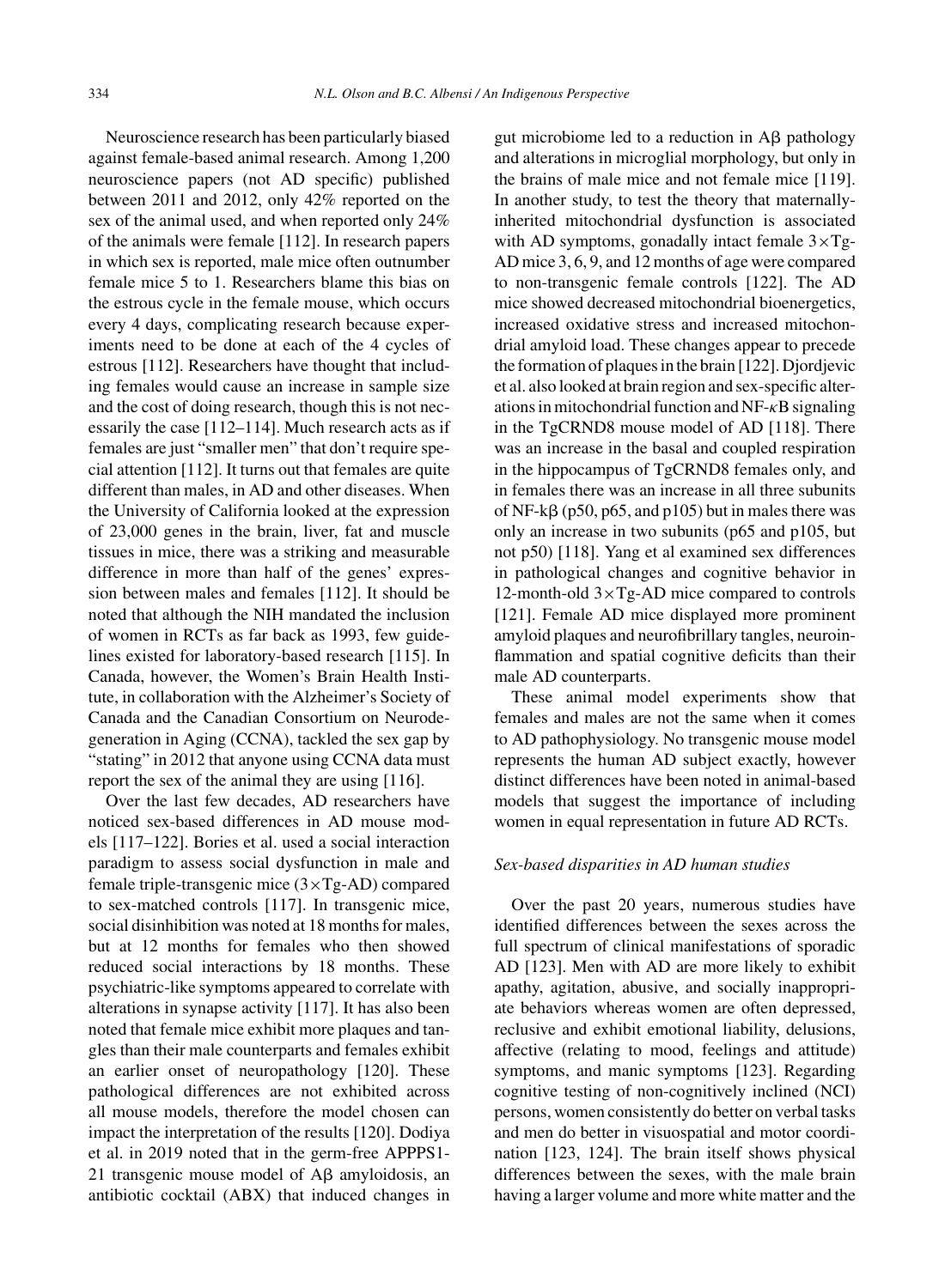female brain having more grey matter [100]. Some studies [100, 102, 123, 125, 126] find a difference in the  $\text{A}\beta$  plaque burden between human males and females, while other studies [102] do not show a clear distinction. In the ADNI (Alzheimer's Disease Neuroimaging Initiative) studies, cognitive deterioration was higher in women than men over one year and twice as fast over 8 years [123]. Regardless of the number of plaques in the brain, the impact of A $\beta$  plaques appears to have greater significance in women. In one study reviewed by Ferretti et al., each additional unit of AD pathology (calculated as a global measure of the burden of neuritic plaques, diffuse plaques, and neurofibrillary tangles across four regions of the brain) was associated with *a* > 20-fold increase in the odds of dementia in women and only a 3-fold increase in men [123]. Rachel Buckley et al. looked at the data for 296 clinically normal adults with higher amyloid burden, in which women showed higher entorhinal cortical tau signal compared to men with the same burden [127]. Mitochondrial dysfunction, which causes oxidative stress, may lead to the pathological changes seen in AD and women may be more influenced by these changes, perhaps because mitochondrial DNA is largely matrilineal (inherited from the mother) [100]. Socioeconomics can cause gender-related disparities in the manifestation of AD. Men have historically had higher education than women and more cognitively demanding jobs. Depression, midlife dyslipidemia, diabetes mellitus, and hypertension appear to be specific predictors for AD in women, whereas marital status and obesity are predictors in men [123]. For all these socioeconomic factors, the presence of the *APOE*  $\varepsilon$ 4 allele may exert greater influence in women than men [123]. In fact, the *APOE*  $\varepsilon$ 4 genotype may interact synergistically with alcohol consumption, smoking, physical inactivity and high saturated fat intake, and this synergy may have a greater influence on the transition from mild cognitive impairment to AD in women than men [117, 123]. Postmortem brain samples from 1,453 persons from two longitudinal community-based studies in older adults (Religious Orders Study [128] and the Rush Memory and Aging Study [129]) showed neuropathological changes in AD male and female brains, with women's brains having a higher density of tau tangles, more arteriolosclerosis and less gross infarcts [130].

# *Why the differences between the sexes?*

Why do more women than men currently have AD? One obvious explanation is that women live longer than men, and those men that survive to older age have healthier hearts (no CVD) and are less likely to develop AD [123]. This may be true, but likely cannot explain the significant differences in AD numbers between men and women across all age categories. Some theories put forward include:

*Loss of estrogen.* The hormone estrogen is present in a high amount in premenopausal women, then drops drastically after menopause, right around the time the risk for AD increases in women. Estrogen has neuroprotective properties including: supporting growth and development of cholinergic neurons, increasing cholinergic activity, anti-oxidant properties through the upregulation of superoxide dismutase and glutathione peroxidase, alternative metabolism of amyloid resulting in reduced deposition of toxic A $\beta$ , increased cerebral blood flow and glucose metabolism, and alterations to mitochondrial function [100, 131]. Whereas the drop in testosterone in men occurs slowly, the drop in estrogen occurs rapidly, which may explain the increased risk of AD in women [124]. The loss of estrogen may also be associated with reduced neurogenesis in the hippocampus that contains a high number of estrogen receptors and is important for the formation of new memories, along with a loss in plasticity and cognitive reserve [124, 132]. There is a risk to females of increased  $\text{A}\beta$  disposition, reduced FDG-glucose metabolism, and lower MRI grey and white matter, with menopause being the highest risk factor, followed by hormone replacement therapy (HRT), hysterectomy, and thyroid problems [133]. HRT may reduce the impact of estrogen loss and provide protection against the development of AD, but is only effective within 5 years of menopause [46]. This is the "window effect" or "timing effect" theory, in which protection from HRT in older women is outweighed by detrimental effects including enhanced clotting and inflammation [131], along with increased incidence of breast and uterine cancers and an increased incidence of CVD [46].

*Caregiver effect.* 75% of unpaid caregivers for people with chronic debilitating diseases such as dementia are women [123]. This caregiver burden is associated with lower rates of employment and an increased prevalence of psychological AD risk factors, such as sleep disorders and depression, in women caregivers as compared to male caregivers [92, 123]. Dementia care, compared to caregiving for other illnesses, is a particularly demanding form of caregiving. According to a NAC/AARP survey, female dementia caregivers provided an average of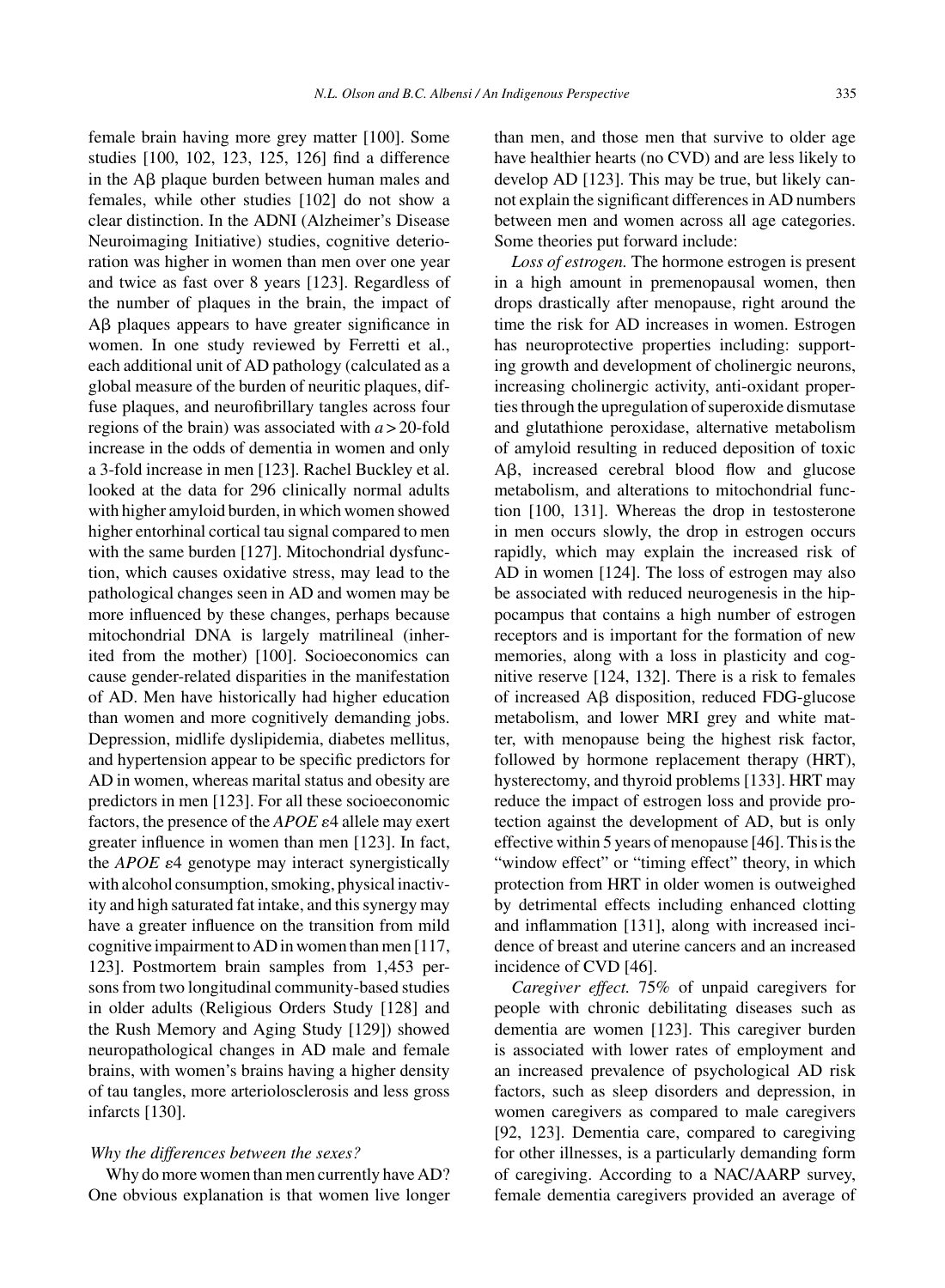24 hours of care per week, significantly more than other types of caregivers [131, 134]. More than half the dementia caregivers reported that they must maintain vigilance 24 hours per day. Compared to sons, daughters of AD patients provided more routine assistance, experienced more guilt, were less likely to receive support from their spouses, and were more likely to leave the labor market to care for their parent [102]. When the caregiver is a spouse, the risk is no less. Spousal caregivers may be at higher risk of cognitive impairment or dementia than non-caregiver spouses in response to psychosocial (e.g., depression, social isolation, and sleep problems), behavioral (e.g., exercise and diet), and physiological (e.g., metabolic syndrome and inflammatory) variables [102].

#### *Current AD RCT challenges with women*

Given the evidence that women are biologically different than men with regards to AD, what does this mean for future RCT enrollment? Historically, men, frequently of the Caucasian race, were considered the "normal" study population [103]. Researchers assumed women should have the same response to drugs as men, and women were considered confounding and more expensive test subjects because of fluctuating hormone levels. We now know that there are differences in the physiology of the sexes that may translate into differences in the pharmacokinetics and/or pharmacodynamics for specific drugs [103]. However, in a 2017 systematic review of sex and gender differences in 48 RCTs of three cholinesterase inhibitors (donepezil, galantamine, and rivastigmine) and memantine, including a total of 20,688 patients, only two studies investigated sex differences for safety and efficacy [123]. A second systematic study found an almost complete lack of data on sex differences in the adverse effects of cholinesterase inhibitors in clinical trials [123]. Therefore, even if we increase the numbers of women in AD RCTs, we must still strongly encourage researchers to extract critical sex-based results from their databases. In a review of nine medical journals in 2009 (not AD specific), most studies that were not sex-specific had an average enrollment of women of 37%; however, 64% did not specify their results by sex and did not explain why the influence of sex in their findings was ignored [103]. In a systematic analysis of 277 stroke specific RCT registered on the ClinicalTrials.gov website from 1990-2018, the enrollment rate for females did not change significantly (∼40%) and only 30% of the trials reported results according to sex [135]. Although Health Canada, the FDA, and the

NIH have all developed multiple policies designed to increase women's enrollment numbers in clinical trials and increase the presentation of RCT data stratified by sex, much work still needs to be done [103, 106]. Many publications have explored sex-based differences in AD along with sex-based disparities in AD-specific and other RCTs, and all have come to the same conclusion: for future studies to be relevant, the number of women enrolled in RCTs need to increase and the management of data must include sex-specific analyses [100, 103–106, 123, 136].

# **INDIGENOUS WOMEN AND AD CLINICAL TRIALS**

#### *United States*

We have discussed AD clinical trial challenges as they apply to Indigenous populations in the US and women in general. We know that only one RCT is currently registered on the ClinicalTrials.gov website that is specific to the AIAN. Given this, we need to increase enrollment of Indigenous populations, but Indigenous women in particular might be more susceptible than Indigenous men to the ravages of AD by virtue of their sex and the effects that socioeconomic inequities have on them. Several historical inequities have affected AIAN women more than men, and explain their deep-seated mistrust of government. Between 1973 and 1976, 3,406 native women were sterilized, 88.1% of them aged 15–44 years. Also, historically, attempts were made to assimilate natives through the forced removal of children from the tribe [71]. To lose one's child presumably creates stress, grief, and long-term health issues. Also, infant mortality rates are 60% higher in indigenous women than whites [79]. Another unique risk-factor for AIAN women is exposure to violence. Most elderly AIAN woman are mothers, grandmothers, aunts, or sisters and are more likely to be directly impacted by sex-based violence in their community. Even if they never experienced violence themselves, they are likely to know someone who has been affected and can feel their grief and loss of confidence and morale. A young girl on a reserve has a 1 in 3 chance of being sexually assaulted in her lifetime [79]. On some reserves, women are 10 times more likely to be murdered, and 84% of AIAN women experience physical, sexual, or psychological violence in their lifetime [137]. For more than 35 years, US laws have stripped native tribes of all criminal authority over non-natives, which reportedly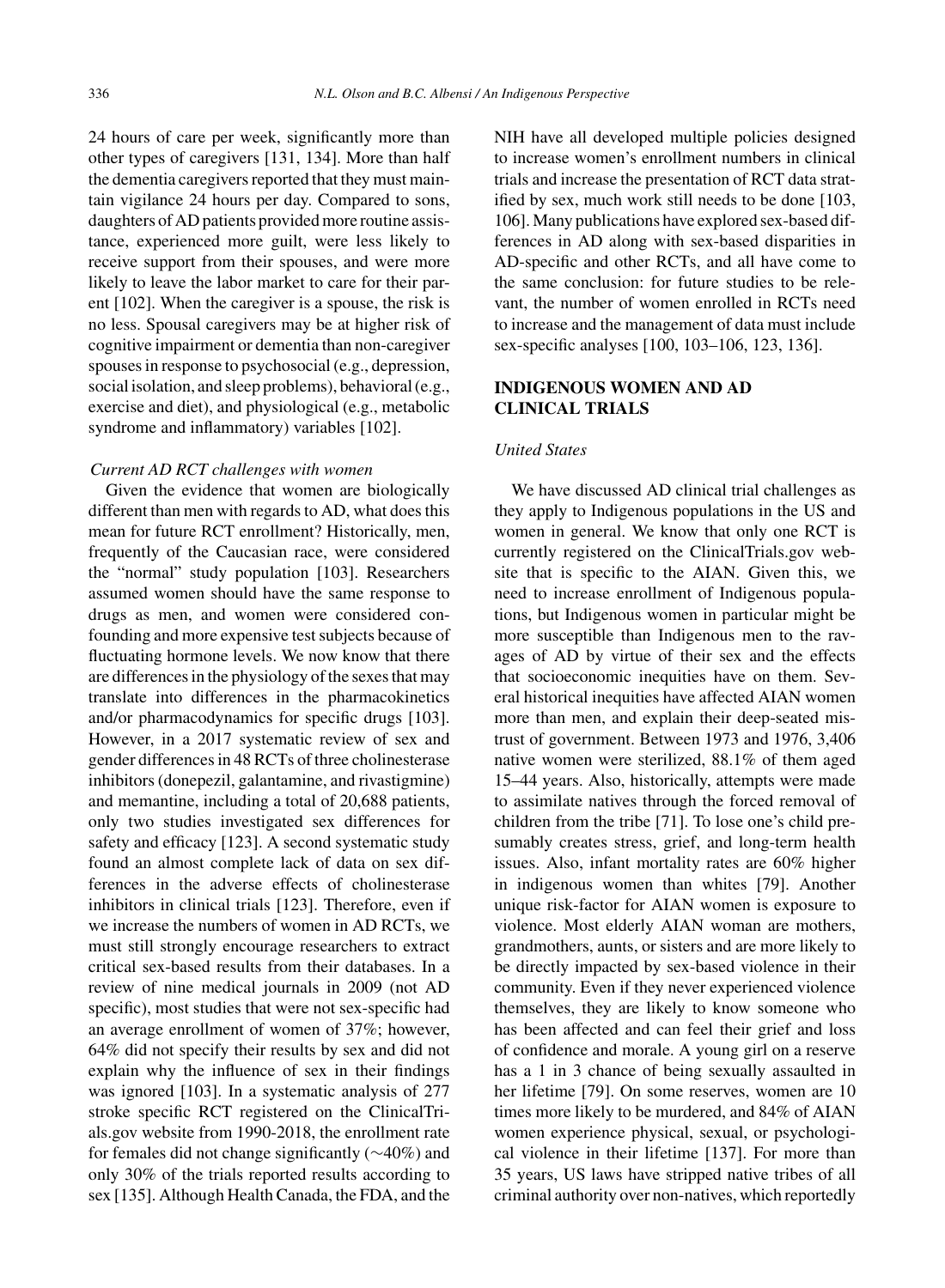represent 96% of all sexual assault assailants [138]. Between 2005 and 2009, US lawyers declined to prosecute 67% of Native American cases referred to them, and many cases were never investigated [138]. Native women and girls are also "disappearing" at an alarming rate due to human trafficking or other causes. In 2016, 506 Indigenous women and girls disappeared or were killed in 71 urban cities [137]. 5,712 Indigenous women and girls were reported missing in 2016; however, only 116 of these were logged into the US Department of Justice database [137]. The "Not Invisible Act of 2019" is designed to quicken the response of federal agencies by focusing on why girls and women are disappearing and where those being trafficked might be going [137]. Whether women are being assaulted, murdered, or just disappear, the remaining female members of their family often feel the greatest impact. Suicide rates in AIAN are >3 times the national average and domestic violence and sexual assault against women are two of the reasons cited, along with poverty, unemployment, and alcohol and drug abuse. All these risk factors can cause stress, depression and anxiety, and increase the risks of being diagnosed with AD. To add to these stresses, many elderly AIAN women are grandmothers looking after their grandchildren as well as their spouse. Of grandparents living on reserves with their own grandchildren under 18 years, 52.3% are responsible for their care [80]. This combination of historical inequity, domestic and sexual violence, caregiving stress, and poor legal protection have all created a mistrust that will no doubt impact recruitment and retention of this minority population in future AD RCT.

# *Canada*

Like their American counterparts, Canadian Indigenous women suffer from socioeconomic conditions that may put them at a higher risk of developing AD [91, 139, 140]. Indigenous women experience lower quality housing, a poorer physical environment, lower education levels, a lower socio-economic status, and fewer employment opportunities than non-Indigenous women [140]. The 2002/2003 First Nations Regional Health Survey showed that 34.5% of First Nation women were depressed at least 2 weeks a year versus 25.7% of First Nation men [91]. A 2012 Aboriginal People's Survey indicated that in First Nations, Metis, and Inuit nations, >20% of adults had suicidal thoughts with women having a higher percentage than men [91]. Aboriginal women experience twice the rate of poverty and have higher rates of diabetes and obesity than non-Aboriginal women [140]. Two-thirds of First Nation peoples with diabetes are women, and this is a known risk factor for AD in other populations. Indigenous women also suffer from lower literacy rates and median income than non-Indigenous women [139]. And like their American counterparts, Indigenous women in Canada suffer more from the effects of historical inequities. Before the Indian Act of 1867, many Indigenous communities in Canada were matriarchal and matrilineal [140]. Women ran the household and descent was traced through the maternal line. Women were often powerful in their tribes and made decisions that had a direct impact on their communities. The Indian Act gave the Federal Government the power to define Indian Identity and they clearly discriminated against women, who became largely excluded from decision making and lost household and property rights [140]. Before amendments to the Act in 1985 (*Bill C31*) and future amendments in 2010 (*Bill C-3: Gender Equity and the Indian Registration Act*), a woman could be stripped of her "Indian" status by marrying a man who was not a status Indian, and a grandchild would be given Indian status if her Grandfather was Aboriginal, but not if her Mother was Aboriginal [140]. Other historical wrongs included the forcible separation of Indigenous children from their families and their placement into Residential Schools, which existed in Canada between 1830 and 1996 [88]. The children lost their respective languages and culture and sometimes experienced physical and sexual abuse, which greatly impacted both the children and especially female family members. This led to a mistrust of the Federal Government assigned to provide their medical care [88]. Forced sterilization of Canadian Aboriginal women has occurred as recently as 2018 and a class action lawsuit in Saskatchewan is currently ongoing in which at least 100 women have come forward to describe their stories [141–143]. And like American Indigenous women, Canadian Indigenous women are no strangers to violence. Indigenous women in Canada are 3.5 times more likely to experience violence than their non-Indigenous counterparts [140]. Women on reserves who experience violence feel a lack of support from police, the justice system and male tribe and council members, and often flee for the cities to escape [140]. Once there, they become vulnerable to risks that include sexual exploitation and further violence [140]. This cycle of violence against women, combined with historical inequities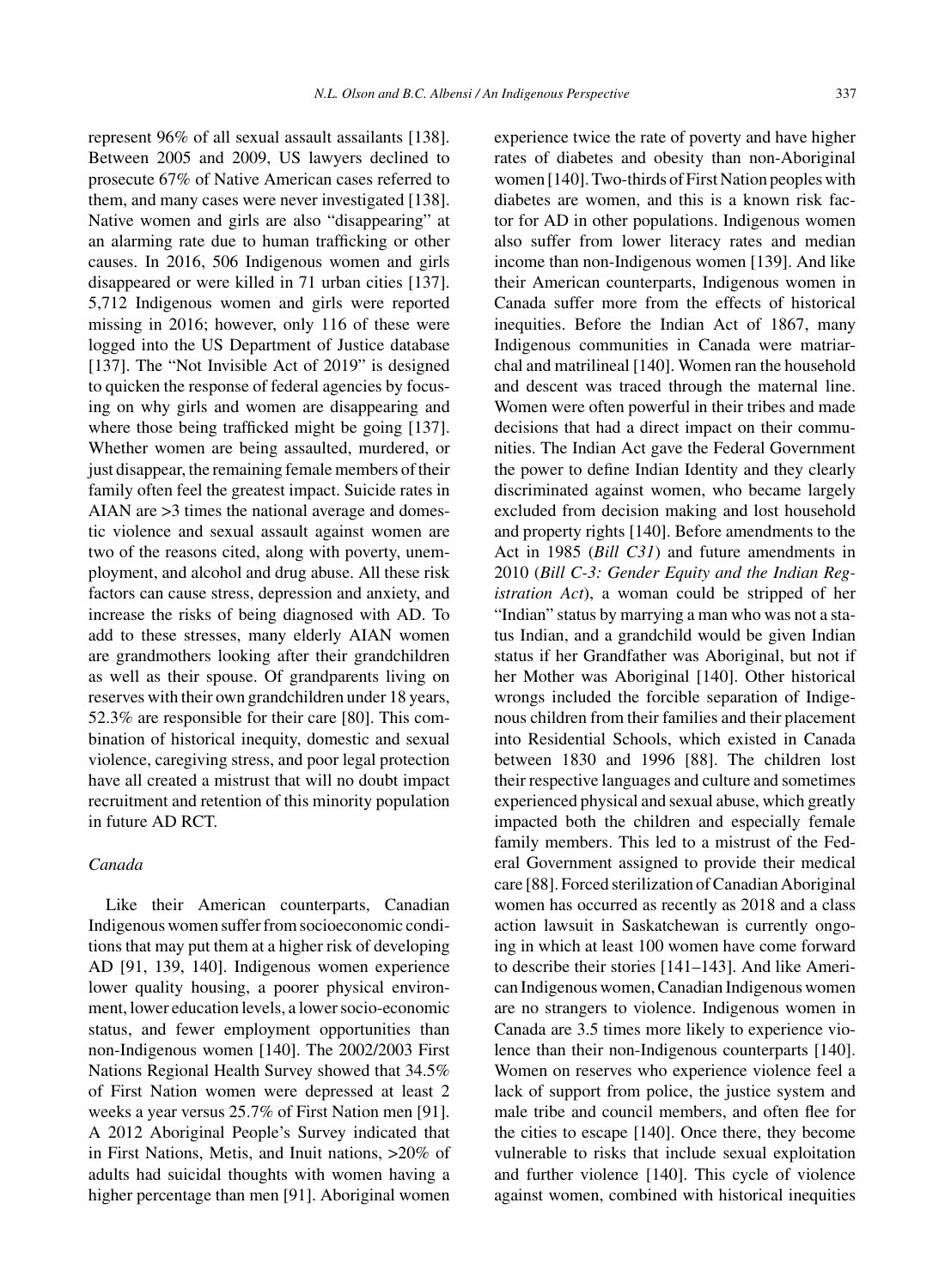and gender-specific health issues leave many female elders with a sense of grief, depression, and hopelessness. Given all this, it should be no surprise that recruitment into AD RCTs are difficult and face many challenges.

# **HOW TO IMPROVE ENROLLMENT IN AN AD RCT?**

Race- and sex-based disparities exist in current AD clinical trials, and many of the publications, government policies, documents, guidelines, and grey literature covered in this review have provided recommendations for increasing the enrollment and retention of racial minorities and women, with some publications specific to Indigenous populations. Some suggestions include:

# *Improve AD diagnosis*

One cannot enroll a participant into an AD RCT unless they have been properly diagnosed with AD. Due to cultural, geographical, and socio-economic barriers, Indigenous people probably often have AD, but have not been diagnosed by a qualified health care professional. Some of the reasons for lack of proper diagnoses include:

*Improper cognitive tools.* Many cognitive screening tools (e.g., Montreal Cognitive Assessment, Mini-Mental State Examination) are not culturally sensitive (e.g., lack relevant words or pictures) and are not in a culturally appropriate language. They also fail to account for the effects socio-economic factors, levels of education, and the degree that particular health problems have on performance [31, 71–73, 91, 93, 144].

*Lack of culturally specific information.* Brochures, pamphlets, or newsletters that explain the symptoms, diagnosis, and treatment options for AD are required to communicate with Indigenous populations and should be available in a language that is culturally sensitive and not insulting [31, 65, 91–93, 145].

*Lack of proper training.* Health care staff required to diagnose AD often don't live in the community full time, are not of the same race, or have not received culturally-sensitive training. Language is often a barrier in terms of communication with the elderly Indigenous population [72, 91–93].

*Lack of access to clinics.* Geographical isolation and lack of transportation to get to the clinic have been cited as an issue in the AD diagnosis of Indigenous and other minority populations [85, 91, 92, 94,

95]. The development of Research Centers in the four remote Inuit regions of Canada are one way of providing access to a valuable function with regard to governing, licensing, and monitoring of research projects [146].

*Lack of technology.* The use of new technologies (called Digital Biomarkers), which includes smart phones, tablets, smart watches, rings and smart suits, could aid in the early diagnosis of AD, especially in remote northern reserves. These technologies can monitor changes to movement, speech, language, autonomic nervous system, eye movement and behavior and pick up early symptoms of cognitive decline [147–149].

# *Improve community relations*

Some literature we reviewed have specific recommendations to improve community relations between research personnel and Indigenous and other minority populations. More Indigenous live in Manitoba than any other province in Canada (14%) [150, 151] and the University of Manitoba has an established relationship with the provincial Indigenous communities. In the University of Manitoba guidance document titled "Framework for Research Engagement with First Nation, Metis and Inuit Peoples", a framework for improved research enrollment includes recognition of the fours "Rs" (Respect, Relevance, Reciprocity, and Responsibility) along with recognition of the Indigenous ethics process and the providing of opportunities for education, training, mentorship, and practical research experience to community members [39]. Tri-Council Policy 2 (TCP2), Chapter 9 lays out the ethical guidelines for Community Engagement in Aboriginal Research [41]. The formation of tight community relations between the researcher and the potential participant can have a positive impact on enrollment in an AD RCT [31, 39, 65, 83, 84, 86, 88, 92, 98, 105, 146].

## *Ownership of data*

Indigenous and other minorities often feel like "guinea pigs" that don't receive a direct benefit from clinical trials. In the University of Manitoba guidance document [140], First Nations have applied the OCAP principle of Research (Ownership, Control, Access and Possession). The TCP2 (Chapter 9, Article 9.17) lays out guidelines for Interpretation and Dissemination of Research Results in Aboriginal communities [41]. The "sharing" of data provides a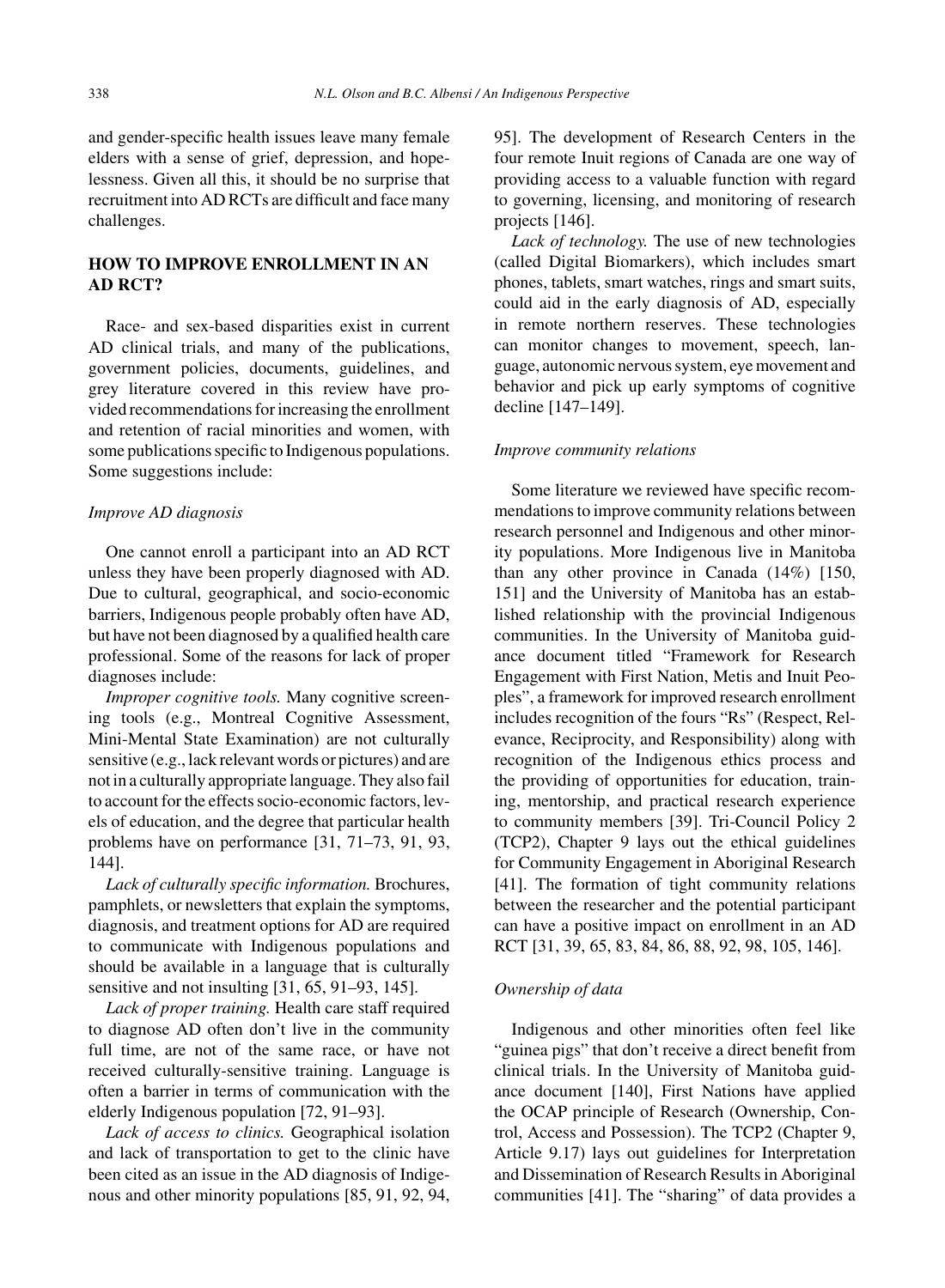stimulus to engage Indigenous populations in future RCT [65, 83, 152].

# **DISCUSSION**

This review confirms that race- and sex-based disparities exist as far as enrollment into AD RCTs, with these disparities more prevalent in the Indigenous populations of the US and Canada. Only one RCT in the US listed on the ClinicalTrials.gov site at the time of this review involve Indigenous tribes. No trials were registered in Canada. The Indigenous in both countries may be more prone to AD due to long standing inequities in access to healthcare and the physical, emotional, and psychological stresses associated with their history, their socio-economic disadvantages, and exposure to poor housing conditions, poverty, and geographical isolation. Indigenous women may also be more at risk for AD than men due to poorly addressed violence against them and the added stress of acting as caregivers. More needs to be done to improve the understanding of, prevention, diagnosis, and treatment of AD in these minority communities before improvements in AD RCT enrollment can occur, but many excellent guidelines exist that current Research Centers, Universities and Health Clinics can use to guide their RCT policy and improve future enrollment numbers.

# **ACKNOWLEDGMENTS**

We thank Dr. Maria Teresa Ferretti, Chief Science Officer of the Women's Brain Project for a critical reading of the manuscript. The research was funded by Canadian Institutes of Health Research (CIHR), grant No. PJT-162144, and the St. Boniface Hospital Research Foundation, grant Nos. 1406-3216 and 1410-3216. This work was also supported by Research Manitoba (to BCA), and the Alzheimer's Society of Manitoba, thru the Honorable Douglas and Patricia Everett, and Royal Canadian Properties Limited Endowment Fund to Dr. Albensi. BCA holds the Manitoba Dementia Research Chair and is a Research Affiliate of the Centre on Aging at the University of Manitoba.

#### **CONFLICT OF INTEREST**

The authors have no conflict of interest to report.

# **REFERENCES**

- [1] Alzheimer's Association Website, [https://www.alz.org/.](https://www.alz.org/)
- [2] Alzheimers.net 2019 Global and U.S Alzheimer's Statistics,<https://www.alzheimers.net/>.
- [3] (2019) Alzheimer's Disease Facts and Figures: Alzheimer's Association Fact Sheet. *Alzheimers Dement* **15**, 321.
- [4] Burke CW, Biospace: Alzheimer's Report: Current Therapies, Peipline and Outlook, [https://www.biospace.](https://www.biospace.com/article/alzheimer-s-disease-insight-report-current-therapies-drug-pipeline-and-outlook/) [com/article/alzheimer-s-disease-insight-report-current](https://www.biospace.com/article/alzheimer-s-disease-insight-report-current-therapies-drug-pipeline-and-outlook/)therapies-drug-pipeline-and-outlook/, September 23, 2019.
- [5] Manitoba, Canada and Global Dementia Stats, [https://](https://alzheimer.mb.ca/about-dementia/disease-stats/) [alzheimer.mb.ca/about-dementia/disease-stats/,](https://alzheimer.mb.ca/about-dementia/disease-stats/) March 2018.
- [6] Alzheimer Society Canada. Latest Stats and Figures, [https://alzheimer.ca/en/Home/Get-involved/Advocacy/](https://alzheimer.ca/en/Home/Get-involved/Advocacy/Latest-info-stats) [Latest-info-stats,](https://alzheimer.ca/en/Home/Get-involved/Advocacy/Latest-info-stats) June 29, 2018.
- [7] Alzforum Website: Debate over DSM-5 diagnostic criteria for AD definition, [http://www/alzforum.org,](http://www/alzforum.org) 2019.
- [8] Jack CR, Jr., Bennett DA, Blennow K, Carrillo MC, Dunn B, Haeberlein SB, Holtzman DM, Jagust W, Jessen F, Karlawish J, Liu E, Molinuevo JL, Montine T, Phelps C, Rankin KP, Rowe CC, Scheltens P, Siemers E, Snyder HM, Sperling R, Contributors (2018) NIA-AA Research Framework: Toward a biological definition of Alzheimer's disease. *Alzheimers Dement* **14**, 535-562.
- [9] McKhann GM, Knopman DS, Chertkow H, Hyman BT, Jack CR, Jr., Kawas CH, Klunk WE, Koroshetz WJ, Manly JJ, Mayeux R, Mohs RC, Morris JC, Rossor MN, Scheltens P, Carrillo MC, Thies B, Weintraub S, Phelps CH (2011) The diagnosis of dementia due to Alzheimer's disease: Recommendations from the National Institute on Aging-Alzheimer's Association workgroups on diagnostic guidelines for Alzheimer's disease. *Alzheimers Dement* **7**, 263-269.
- [10] Vaughn P, NIA-AA 2011 Guidelines for Diagnosis of AD: Alzheimer's Disease Diagnostic Guidelines, [https://www.nia.nih.gov/news/alzheimers-diagnostic](https://www.nia.nih.gov/news/alzheimers-diagnostic-guidelines-updated-first-time-decades)guidelines-updated-first-time-decades, April 19, 2011.
- [11] Carr T, The hard truth about Alzheimer's drugs. Aricept, Exelon, and Razadyne do little to help most people and post risks, [https://www.consumerreports.org/cro/news/](https://www.consumerreports.org/cro/news/2014/04/aricept-exelon-and-razadyne-do-little-to-help-most-people-and-pose-risks/index.htm) [2014/04/aricept-exelon-and-razadyne-do-little-to-help](https://www.consumerreports.org/cro/news/2014/04/aricept-exelon-and-razadyne-do-little-to-help-most-people-and-pose-risks/index.htm)[most-people-and-pose-risks/index.htm,](https://www.consumerreports.org/cro/news/2014/04/aricept-exelon-and-razadyne-do-little-to-help-most-people-and-pose-risks/index.htm) April 16, 2014.
- [12] Burke CW, Biospace: Insight Report: Potential Therapeutic Targets for Alzheimer's., [http://www.biospace.](http://www.biospace.com/article-insight-report-poter) [com/article-insight-report-poter,](http://www.biospace.com/article-insight-report-poter) October 29, 2019.
- [13] Nelson PT, Alafuzoff I, Bigio EH, Bouras C, Braak H, Cairns NJ, Castellani RJ, Crain BJ, Davies P, Del Tredici K, Duyckaerts C, Frosch MP, Haroutunian V, Hof PR, Hulette CM, Hyman BT, Iwatsubo T, Jellinger KA, Jicha GA, Kövari E, Kukull WA, Leverenz JB, Love S, Mackenzie IR, Mann DM, Masliah E, McKee AC, Montine TJ, Morris JC, Schneider JA, Sonnen JA, Thal DR, Trojanowski JQ, Troncoso JC, Wisniewski T, Woltjer RL, Beach TG (2012) Correlation of Alzheimer disease neuropathologic changes with cognitive status: A review of the literature. *J Neuropathol Exp Neurol* **71**, 362-381.
- [14] Nelson PT, Braak H, Markesbery WR (2009) Neuropathology and cognitive impairment in Alzheimer disease: A complex but coherent relationship. *J Neuropathol Exp Neurol* **68**, 1-14.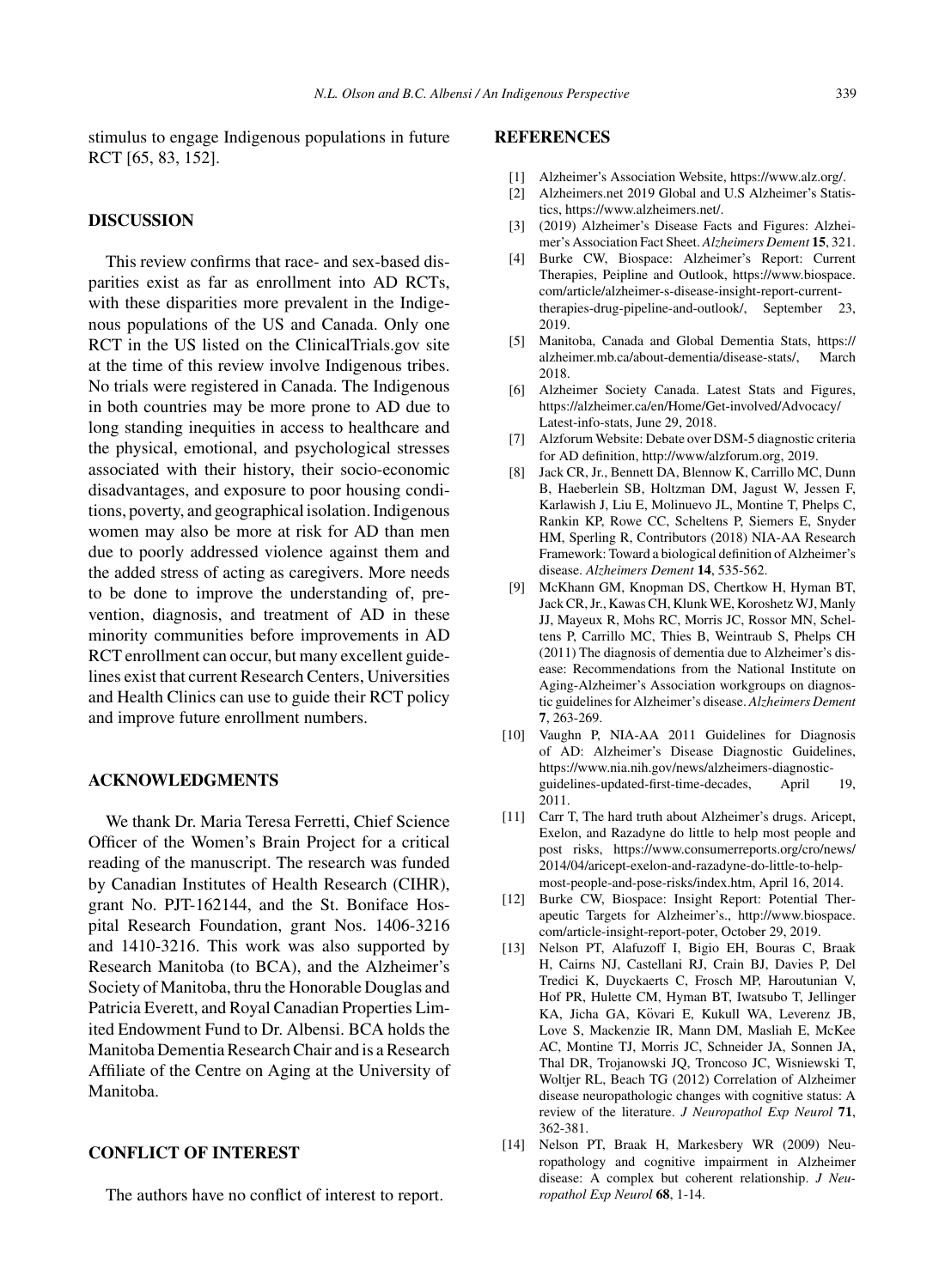- [15] Nelson PT, Dickson DW, Trojanowski JQ, Jack CR, Boyle PA, Arfanakis K, Rademakers R, Alafuzoff I, Attems J, Brayne C, Coyle-Gilchrist ITS, Chui HC, Fardo DW, Flanagan ME, Halliday G, Hokkanen SRK, Hunter S, Jicha GA, Katsumata Y, Kawas CH, Keene CD, Kovacs GG, Kukull WA, Levey AI, Makkinejad N, Montine TJ, Murayama S, Murray ME, Nag S, Rissman RA, Seeley WW, Sperling RA, White Iii CL, Yu L, Schneider JA (2019) Limbic-predominant age-related TDP-43 encephalopathy (LATE): Consensus working group report. *Brain* **142**, 1503-1527.
- [16] Zhang L, Chen Y, Liu M, Wang Y, Peng G (2019) TDP-43 and limbic-predominant age-related TDP-43 encephalopathy. *Front Aging Neurosci* **11**, 376.
- [17] Cummings J, Feldman HH, Scheltens P (2019) The "rights" of precision drug development for Alzheimer's disease. *Alzheimers Res Ther* **11**, 76.
- [18] Huang LK, Chao SP, Hu CJ (2020) Clinical trials of new drugs for Alzheimer disease. *J Biomed Sci* **27**, 18.
- [19] Mehta D, Jackson R, Paul G, Shi J, Sabbagh M (2017) Why do trials for Alzheimer's disease drugs keep failing? A discontinued drug perspective for 2010-2015. *Expert Opin Investig Drugs* **26**, 735-739.
- [20] Thompson D, Medical XPress Webiste: More Alzheimer's drug trial failures: Are researchers on the wrong track? [https://medicalxpress.com/news/2019-](https://medicalxpress.com/news/2019-04-alzheimer-drug-trial-failures-wrong.html) 04-alzheimer-drug-

[trial-failures-wrong.html,](https://medicalxpress.com/news/2019-04-alzheimer-drug-trial-failures-wrong.html) April 10, 2019.

- [21] Cortes LR, Cisternas CD, Forger NG (2019) Does gender leave an epigenetic imprint on the brain? *Front Neurosci* **13**, 173.
- [22] Hartman RJG, Huisman SE, den Ruijter HM (2018) Sex differences in cardiovascular epigenetics-a systematic review. *Biol Sex Differ* **9**, 19.
- [23] Kaiser J, The Alzheimer's Gamble: NIH tries to turn billions in new funding into treatment for deadly brain disease, [https://www.sciencemag.org/news/2018/08/](https://www.sciencemag.org/news/2018/08/alzheimer-s-gamble-nih-tries-turn-billions-new-funding-treatment-deadly-brain-disease) [alzheimer-s-gamble-nih-tries-turn-billions-new-funding](https://www.sciencemag.org/news/2018/08/alzheimer-s-gamble-nih-tries-turn-billions-new-funding-treatment-deadly-brain-disease)[treatment-deadly-brain-disease,](https://www.sciencemag.org/news/2018/08/alzheimer-s-gamble-nih-tries-turn-billions-new-funding-treatment-deadly-brain-disease) August 30, 2018.
- [24] Shugart J, Senate Ups Funding for Alzheimer's Research by \$350 million for 2020, [https://www.alzforum.org/](https://www.alzforum.org/news/community-news/senate-ups-funding-alzheimers-research-350-million-2020) [news/community-news/senate-ups-funding](https://www.alzforum.org/news/community-news/senate-ups-funding-alzheimers-research-350-million-2020)alzheimers-research-350-million-2020, December 23, 2019.
- [25] Alzheimer Society of Canada awards \$2.1 million to Canadian dementia researchers and launches new competition, [https://www.newswire.ca/news-releases/alzheimer](https://www.newswire.ca/news-releases/alzheimer-society-of-canada-awards-2-1-million-to-canadian-dementia-researchers-and-launches-new-competition-848319820.html)[society-of-canada-awards-2-1-million-to-canadian](https://www.newswire.ca/news-releases/alzheimer-society-of-canada-awards-2-1-million-to-canadian-dementia-researchers-and-launches-new-competition-848319820.html)dementia-researchers-and-launches-new-competition-848319820.html, September 26, 2019.
- [26] Brain Canada Foundation Grant Information Page, [https://braincanada.ca/about-us/our-programs/,](https://braincanada.ca/about-us/our-programs/) 2020.
- [27] CIHR Dementia Research Strategy Funding, https://cihrirsc.gc.ca/e/46234.html, May 20, 2020.
- [28] Public Health Agency of Canada, A Dementia Strategy for Canada: Together We Aspire, [https://www.canada.](https://www.canada.ca/en/public-health/services/publications/diseases-conditions/dementia-strategy.html) [ca/en/public-health/services/publications/diseases](https://www.canada.ca/en/public-health/services/publications/diseases-conditions/dementia-strategy.html)conditions/dementia-strategy.html, June 2019.
- [29] Doraiswamy JSPM, Underrepresentation of African-Americans in Alzheimer's Trials: A Call for Affirmative Action, [https://www.frontiersin.org/articles/10.3389/](https://www.frontiersin.org/articles/10.3389/fnagi.2016.00123/full) [fnagi.2016.00123/full](https://www.frontiersin.org/articles/10.3389/fnagi.2016.00123/full), June 3, 2016.
- [30] Eibelman J, Language Barrier Means Millions of Elderly Can't Access Alzheimer's Trials, [https://www.npr.org/](https://www.npr.org/sections/health-shots/2018/10/31/660286786/language-barrier-means-millions-of-elderly-cant-access-alzheimers-trials)

[sections/health-shots/2018/10/31/660286786/language](https://www.npr.org/sections/health-shots/2018/10/31/660286786/language-barrier-means-millions-of-elderly-cant-access-alzheimers-trials)barrier-means-millions-of-elderly-cant-accessalzheimers-trials, October 31, 2018.

- [31] Gilmore-Bykovskyi AL, Jin Y, Gleason C, Flowers-Benton S, Block LM, Dilworth-Anderson P, Barnes LL, Shah MN, Zuelsdorff M (2019) Recruitment and retention of underrepresented populations in Alzheimer's disease research: A systematic review. *Alzheimers Dement (N Y)* **5**, 751-770.
- [32] Graham LA, Ngwa J, Ntekim O, Ogunlana O, Wolday S, Johnson S, Johnson M, Castor C, Fungwe TV, Obisesan TO (2018) Best strategies to recruit and enroll elderly Blacks into clinical and biomedical research. *Clin Interv Aging* **13**, 43-50.
- [33] Resendez J, Monroe S, A road map for including Latinos and African Americans in Alzheimer's research, [https://www.statnews.com/2019/10/11/alzheimers](https://www.statnews.com/2019/10/11/alzheimers-research-roadmap-inclusion/)research-roadmap-inclusion/, Accessed October 11, 2019.
- [34] Pariera KL, Murphy ST, Meng J, McLaughlin ML (2017) Exploring willingness to participate in clinical trials by ethnicity. *J Racial Ethn Health Disparities* **4**, 763-769.
- [35] Novak K, Riggs J, Alzheimer's Assocation, Hispanics/Latinos and Alzheimer's Disease: Report.
- [36] Strobel G, Alzheimer's Researchers Seek Advice on How to Include African-Americans, [https://www.alzforum.](https://www.alzforum.org/news/conference-coverage/alzheimers-researchers-seek-advice-how-include-african-americans) [org/news/conference-coverage/alzheimers-researchers](https://www.alzforum.org/news/conference-coverage/alzheimers-researchers-seek-advice-how-include-african-americans)seek-advice-how-include-african-americans, October 26, 2018.
- [37] Williams MM, Meisel MM, Williams J, Morris JC (2011) An interdisciplinary outreach model of African American recruitment for Alzheimer's disease research. *Gerontologist* **51 Suppl 1**, S134-141.
- [38] World Health Organization Health Topics: Indigenous Populations, [https://www.who.int/topics/health](https://www.who.int/topics/health_services_indigenous/en/)\_services\_ [indigenous/en/,](https://www.who.int/topics/health_services_indigenous/en/) Accessed April 17, 2014.
- [39] Cook CL, First Nations, Metis and Inuit Health, [http://](http://umanitoba.ca/faculties/health_sciences/medicine/fnmi_health/) [umanitoba.ca/faculties/health](http://umanitoba.ca/faculties/health_sciences/medicine/fnmi_health/) sciences/medicine/fnmi [health/](http://umanitoba.ca/faculties/health_sciences/medicine/fnmi_health/).
- [40] Government of Canada Constitution Act (1982): Section 35; Part II: Rights of the Aboriginal Peoples of Canada, [https://laws.justice.gc.ca/eng/,](https://laws.justice.gc.ca/eng/) May 14, 2020.
- [41] Governement of Canada TCP2 (2018): Chapter 9: Research Involving the First Nations, Inuit and Metis Peoples of Canada, [https://ethics.gc.ca/eng/tcps2](https://ethics.gc.ca/eng/tcps2-eptc2_2018_chapter9-chapitre9.html) eptc2 2018 chapter9-chapitre9.html.
- [42] Canadian Dementia Research Priorities Report of the Canadian Dementia Priority Setting Partnership,The Alzheimer Society Canada; The Canadian Consortium on Neurodegeneration in Aging; The Toronto Rehabilitation Institute, [http://alzheimer.ca/sites/default/files/2018-01/](http://alzheimer.ca/sites/default/files/2018-01/Dementia%2OPSP%20Report%20ENG%20Dec%20Final%20SCREEN_0.pdf) [Dementia%2OPSP%20Report%20ENG%20Dec%20](http://alzheimer.ca/sites/default/files/2018-01/Dementia%2OPSP%20Report%20ENG%20Dec%20Final%20SCREEN_0.pdf) [Final%20SCREEN](http://alzheimer.ca/sites/default/files/2018-01/Dementia%2OPSP%20Report%20ENG%20Dec%20Final%20SCREEN_0.pdf)\_0.pdf.
- [\[43\] Clinical](https://cihr-irsc.gc.ca/e/46234.html)Trials.gov NIH U.S National Library of Medicine, <https://www.clinicaltrials.gov/>.
- [44] Dementia in Canada: Summary, [https://www.cihi.ca/en/](https://www.cihi.ca/en/dementia-in-canada/dementia-in-canada-summary) [dementia-in-canada/dementia-in-canada-summary](https://www.cihi.ca/en/dementia-in-canada/dementia-in-canada-summary).
- [45] Tyas SL, Manfreda J, Strain LA, Montgomery PR (2001) Risk factors for Alzheimer's disease: A population-based, longitudinal study in Manitoba, Canada. *Int J Epidemiol* **30**, 590-597.
- [46] *Chapter 2: The State of Clinical Research in the United States: An Overview from Transforming Clinical Research in the United States: Challenges and Opportunities: Workshop Summary.*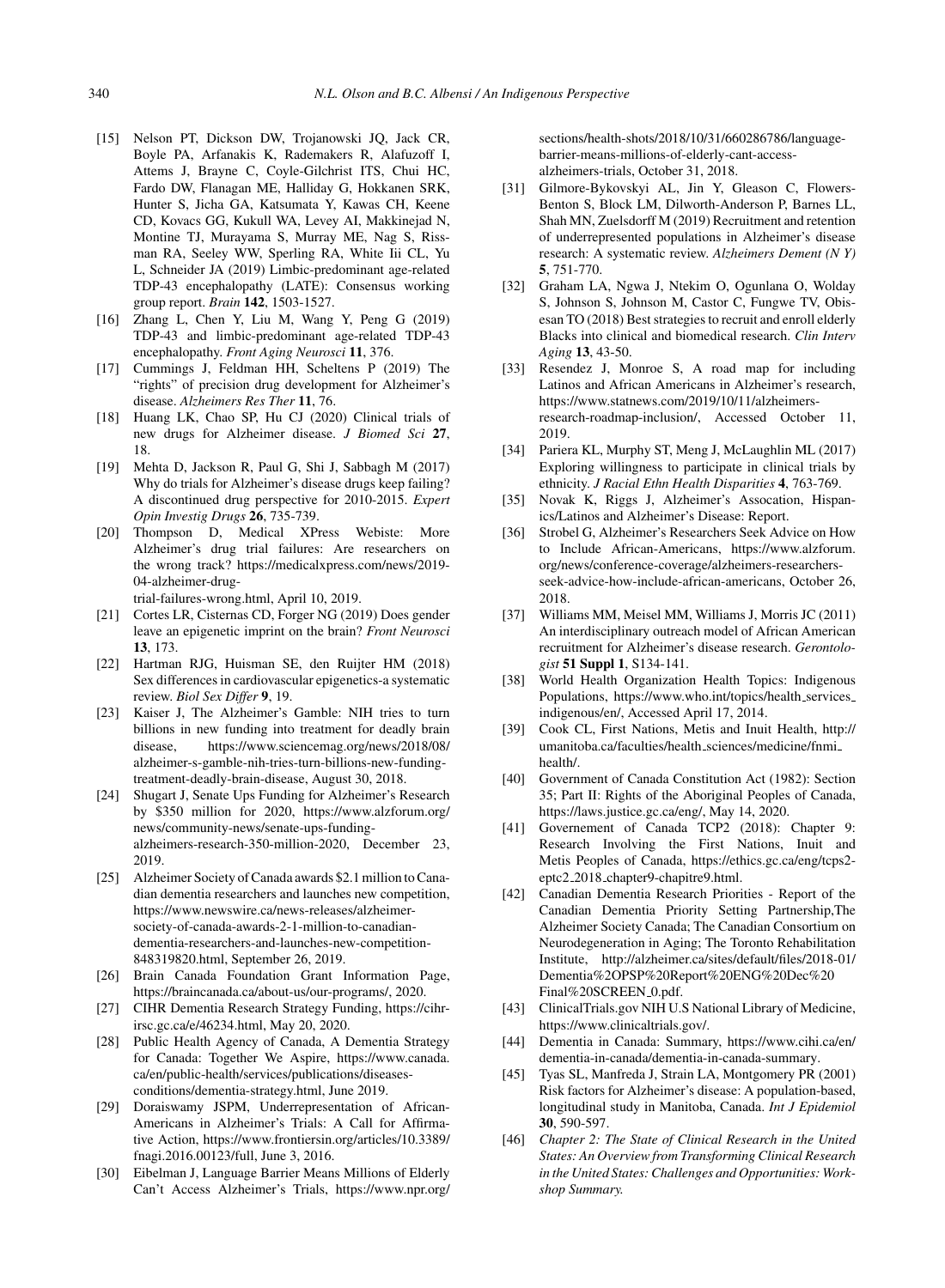- [47] Cummings J, Aisen P, Barton R, Bork J, Doody R, Dwyer J, Egan JC, Feldman H, Lappin D, Truyen L, Salloway S, Sperling R, Vradenburg G (2016) Re-engineering Alzheimer clinical trials: Global Alzheimer's Platform Network. *J Prev Alzheimers Dis* **3**, 114-120.
- [48] *Chapter 3: Challenges in Clinical Research from Transforming Clinical Research in the United States: Challenges and Opportunities: Workshop Summary*, Institute of Medicine (U.S) Forum on Drug Discovery, Development and Translation.
- [49] Lindley RI (2012) Drug trials for older people. *J Gerontol A Biol Sci Med Sci* **67**, 152-157.
- [50] Mody L, Miller DK, McGloin JM, Freeman M, Marcantonio ER, Magaziner J, Studenski S (2008) Recruitment and retention of older adults in aging research. *J Am Geriatr Soc* **56**, 2340-2348.
- [51] Ridda I, MacIntyre CR, Lindley RI, Tan TC (2010) Difficulties in recruiting older people in clinical trials: An examination of barriers and solutions. *Vaccine* **28**, 901- 906.
- [52] Heneghan C, Goldacre B, Mahtani KR (2017) Why clinical trial outcomes fail to translate into benefits for patients. *Trials* **18**, 122.
- [53] Eichler HG, Sweeney F (2018) The evolution of clinical trials: Can we address the challenges of the future? *Clin Trials* **15**, 27-32.
- [54] Shenoy P, Harugeri A (2015) Elderly patients' participation in clinical trials. *Perspect Clin Res* **6**, 184-189.
- [55] Older People Projected to Outnumber Children for First Time in U.S. History, [https://www.census.gov/](https://www.census.gov/newsroom/press-releases/2018/cb18-41-population-projections.html) [newsroom/press-releases/2018/cb18-41-population](https://www.census.gov/newsroom/press-releases/2018/cb18-41-population-projections.html)projections.html, March 13, 2018.
- [56] Banzi R, Camaioni P, Tettamanti M, Bertele V, Lucca U (2016) Older patients are still under-represented in clinical trials of Alzheimer's disease. *Alzheimers Res Ther* **8**, 32.
- [57] Wright K, Research Review: Upper Age Limit in Clinical Trials - Research Data Lacking With Older Adults for Evidence-Based Medicine, [https://www.](https://www.todaysgeriatricmedicine.com/archive/MA19p30.shtml) [todaysgeriatricmedicine.com/archive/MA19p30.shtml](https://www.todaysgeriatricmedicine.com/archive/MA19p30.shtml).
- [58] Espeland MA, Crimmins EM, Grossardt BR, Crandall JP, Gelfond JA, Harris TB, Kritchevsky SB, Manson JE, Robinson JG, Rocca WA, Temprosa M, Thomas F, Wallace R, Barzilai N, Multimorbidity Clinical Trials C (2017) Clinical trials targeting aging and age-related multimorbidity. *J Gerontol A Biol Sci Med Sci* **72**, 355-361.
- [59] McHenry JC, Insel KC, Einstein GO, Vidrine AN, Koerner KM, Morrow DG (2015) Recruitment of older adults: Success may be in the details. *Gerontologist* **55**, 845-853.
- [60] Ridda I, Lindley R, MacIntyre RC (2008) The challenges of clinical trials in the exclusion zone: The case of the frail elderly. *Australas J Ageing* **27**, 61-66.
- [61] Grill JD, Karlawish J (2010) Addressing the challenges to successful recruitment and retention in Alzheimer's disease clinical trials. *Alzheimers Res Ther* **2**, 34.
- [62] Participation in Dementia Trials and Studies: Challenges and Recommendations,Alzheimer's Disease International, https://www.alz.co.uk/dementia-plans/global-<br>plan#: :text=The%20plan%20follows%2010%20years, :text=The%20plan%20follows%2010%20years, [dementia%20on%20communities%20and%20countries](https://www.alz.co.uk/dementia-plans/global-plan#:~:text=The%20plan%20follows%2010%20years,dementia%20on%20communities%20and%20countries)
- [63] Carr SA, Davis R, Spencer D, Smart M, Hudson J, Freeman S, Cooper GE, Schmitt FA, Markesbery WR, Danner D, Jicha GA (2010) Comparison of recruitment efforts targeted at primary care physicians versus the community at large for participation in Alzheimer disease clinical trials. *Alzheimer Dis Assoc Disord* **24**, 165-170.
- [64] Wilson RS, Krueger KR, Arnold SE, Schneider JA, Kelly JF, Barnes LL, Tang Y, Bennett DA (2007) Loneliness and risk of Alzheimer's disease. *Arch Gen Psychiatry* **64**, 234-240.
- [65] Haring RC, Henry WA, Hudson M, Rodriguez EM, Taualii M (2018) Views on clinical trial recruitment, biospecimen collection, and cancer research: Population science from landscapes of the Haudenosaunee (People of the Longhouse). *J Cancer Educ* **33**, 44-51.
- [66] Saini M, Quinn A (2013) *A systematic review of randomized controlled trials of health related issues within an Aboriginal context*. National Collaborating Centre for Aboriginal Health.
- [67] Matthews KA, Xu W, Gaglioti AH, Holt JB, Croft JB, Mack D, McGuire LC (2019) Racial and ethnic estimates of Alzheimer's disease and related dementias in the United States (2015–2060) in adults aged>/=65 years. *Alzheimers Dement* **15**, 17-24.
- [68] Profile: American Indian/Alaska Native, [https://](https://minorityhealth.hhs.gov/omh/browse.aspx?lvl=3&lvlid=62) [minorityhealth.hhs.gov/omh/browse.aspx?lvl=3&lvlid](https://minorityhealth.hhs.gov/omh/browse.aspx?lvl=3&lvlid=62) [=62](https://minorityhealth.hhs.gov/omh/browse.aspx?lvl=3&lvlid=62), March 28, 2018.
- [69] American Indian and Alaska Native Heritage Month: November 2018, American Profile Facts for Features, [https://www.census.gov/content/dam/Census/newsroom/](https://www.census.gov/content/dam/Census/newsroom/stories/2018/aian.pdf) [stories/2018/aian.pdf,](https://www.census.gov/content/dam/Census/newsroom/stories/2018/aian.pdf) October 25, 2018.
- [70] Native Americans by the Numbers, [https://www.](https://www.infoplease.com/history/native-american-heritage/native-americans-by-the-numbers) [infoplease.com/history/native-american-heritage/native](https://www.infoplease.com/history/native-american-heritage/native-americans-by-the-numbers)americans-by-the-numbers, February 28, 2017, Accessed February 28, 2017.
- [71] Griffin-Pierce T, Silverberg N, Connor D, Jim M, Peters J, Kaszniak A, Sabbagh MN (2008) Challenges to the recognition and assessment of Alzheimer's disease in American Indians of the southwestern United States. *Alzheimers Dement* **4**, 291-299.
- [72] Healthy Brain Initiative (2019) Alzheimer's Association and Centers for Disease Control and Prevention.
- [73] Emerging LTSS Issues in Indian Country: Alzheimer's and Dementia, [https://www.dhs.wisconsin.gov/adrc/](https://www.dhs.wisconsin.gov/adrc/dementia-care-specialist-program.htm) [dementia-care-specialist-program.htm](https://www.dhs.wisconsin.gov/adrc/dementia-care-specialist-program.htm), May 13, 2016.
- [74] Mayeda ER, Glymour MM, Quesenberry CP, Whitmer RA (2016) Inequalities in dementia incidence between six racial and ethnic groups over 14 years. *Alzheimers Dement* **12**, 216-224.
- [75] Shannon S, Native Americans Not Genetically Predisposed to Develop Alzheimer's Disease, KGOU BBC Newshour, [https://www.kgou.org/post/native-americans](https://www.kgou.org/post/native-americans-not-genetically-pre-disposed-develop-alzheimer-s-disease)[not-genetically-pre-disposed-develop-alzheimer-s](https://www.kgou.org/post/native-americans-not-genetically-pre-disposed-develop-alzheimer-s-disease)disease, December 5, 2014.
- [76] Manly JJ, Mayeux R (2004) Chapter 4: Ethnic differences in dementia and Alzheimer's disease. In *Critical Perspectives on Racial and Ethnic Differences in Health in Late Life*. The National Academies Press, Washington, DC.
- [77] Alzheimer's Disease and Healthy Aging Data Portal, <https://www.cdc.gov/aging/agingdata/index.html>.
- [78] Weiner MF, Hynan LS, Rossetti H, Womack KB, Rosenberg RN, Gong YH, Qu BX (2011) The relationship of cardiovascular risk factors to Alzheimer disease in Choctaw Indians. *Am J Geriatr Psychiatry* **19**, 423-429.
- [79] Lehnardt K, 94 Interesting Native American Facts, <https://www.factretriever.com/native-american-facts>, September 9, 2019, Accessed September 15, 2016.
- [80] New Detailed Statistics on Race, Hispanic Origin, Ancestry and Tribal Groups, United States Census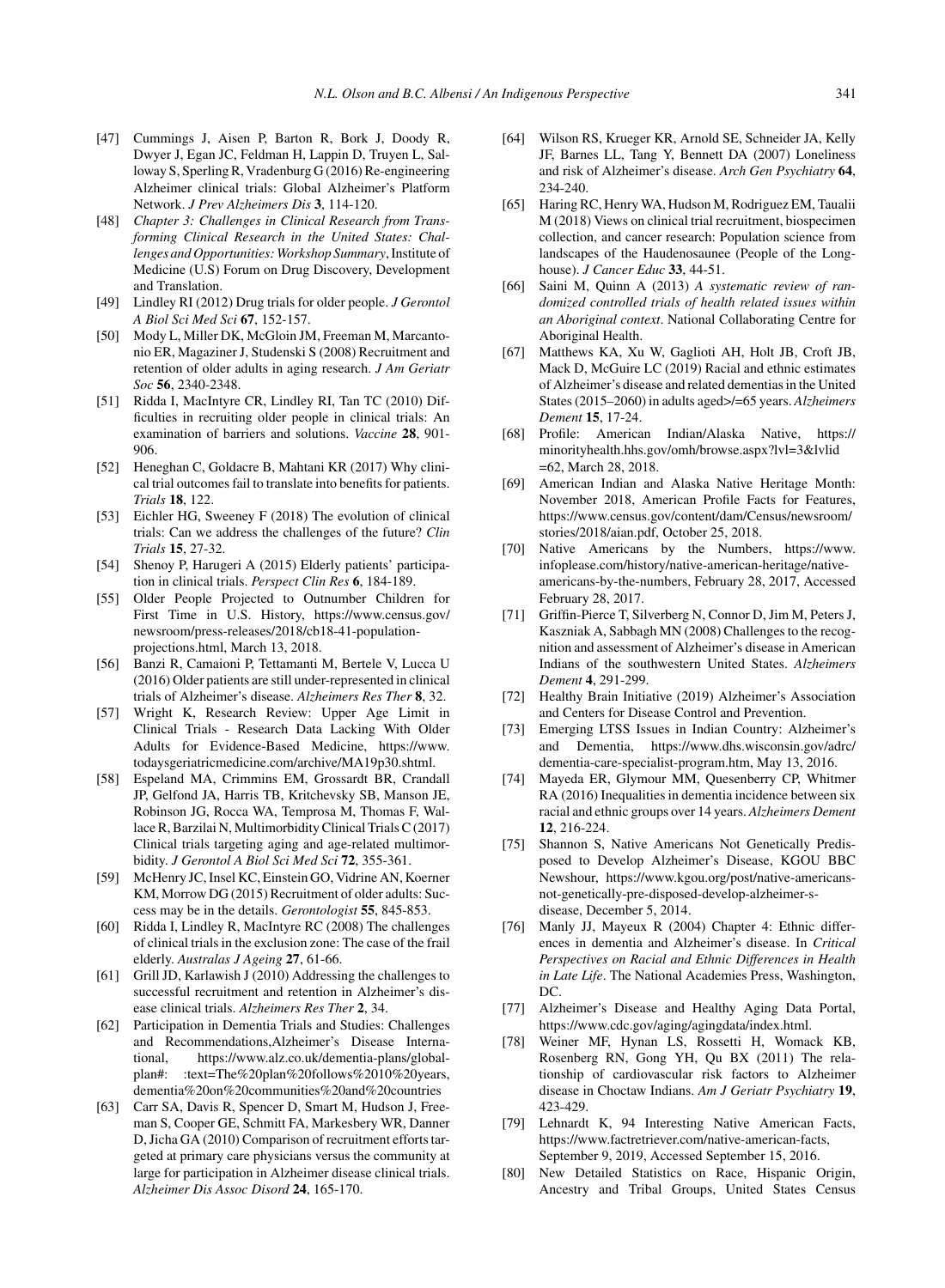Bureau, [https://www.census.gov/newsroom/press](https://www.census.gov/newsroom/press-releases/2017/acs-selected-population-tables-aian.html)releases/2017/acs-selected-population-tables-aian.html, July 13, 2017.

- [81] Garrett MD, Baldridge D, Benson W, Crowder J, Aldrich N (2015) Mental health disorders among an invisible minority: Depression and dementia among american Indian and alaska native elders. *Gerontologist* **55**, 227-236.
- [82] Ernst AJ (2008) Native American Center for Excellence, Environmental Scan Report.
- [83] Petereit DG, Burhansstipanov L (2008) Establishing trusting partnerships for successful recruitment of American Indians to clinical trials. *Cancer Control* **15**, 260-268.
- [84] Barriers to Native Participation in Clinical Trials, <http://natamcancer.org/page155.html>, February 24, 2016.
- [85] Sprague D, Russo J, LaVallie DL, Buchwald D (2013) Barriers to cancer clinical trial participation among American Indian and Alaska Native tribal college students. *J Rural Health* **29**, 55-60.
- [86] Buchwald D, Mendoza-Jenkins V, Croy C, McGough H, Bezdek M, Spicer P (2006) Attitudes of urban American Indians and Alaska Natives regarding participation in research. *J Gen Intern Med* **21**, 648-651.
- [87] Aboriginal Peoples in Canada: Key Results from the 2016 Census, [https://www150.statcan.gc.ca/n1/daily](https://www150.statcan.gc.ca/n1/daily-quotidien/171025/dq171025a-eng.pdf)quotidien/171025/dq171025a-eng.pdf, Accessed October 25, 2017.
- [88] Sinclair D, Schulz M. Aboriginal Communities and Alzheimer Societies in Canada: Building an awareness of existing challenges to effective service provision. Alzheimer Society Canada.
- [89] Mccue HA, Parrott Z, The Canadian Encyclopedia Online Publication: Reserves., [https://www.thecanadian](https://www.thecanadianencyclopedia.ca/en/article/aboriginal-reserves) [encyclopedia.ca/en/article/aboriginal-reserves,](https://www.thecanadianencyclopedia.ca/en/article/aboriginal-reserves) July 12, 2018, Accessed May 31, 2011.
- [90] Stats Canada: Total population by Aboriginal Identity and Registered or Treaty Indian Status, Canada, 2016, [https://www12.statcan.gc.ca/census-recensement/](https://www12.statcan.gc.ca/census-recensement/2016/as-sa/fogs-spg/Facts-CAN-eng.cf) [2016/as-sa/fogs-spg/Facts-CAN-eng.cf](https://www12.statcan.gc.ca/census-recensement/2016/as-sa/fogs-spg/Facts-CAN-eng.cf)
- [91] Petrasek MacDonald J, Ward V, Halseth R (2018) *Alzheimer*'*s disease and related dementias in indigenous populations in Canada: Prevalence and risk factors*. National Collaborating Centre for Aboriginal Health.
- [92] Jacklin K, Walker J (2020) Cultural understandings of dementia in Indigenous peoples: A qualitative evidence synthesis. *Can J Aging* **39**, 220-234.
- [93] Jacklin K, Warry W, Blind M (2014) Perceptions of Alzheimer's Disease and Related Dementias Among Aboriginal Peoples in Ontario. Sudbury Community Report, Northern Ontario School of Medicine.
- [94] Halseth R (2018) *Overcoming barriers to culturally safe and appropriate dementia care services and supports for Indigenous peoples in Canada*. National Collaborating Centre for Aboriginal Health.
- [95] Walker JD, Andrew M, Bronskill S, Smylie J, Warry W, Henry D. Loft D, Jones C, Sutherland R, Blind M, Slater M, Pitawanakwat K, Mecredy G, Jacklin K (2019) *Ontario First Nations Aging Study: Overview and Report*. Sudbury: Ontario First Nations Aging Study.
- [96] MacDonald JP, Barnes DE, Middleton LE (2015) Implications of risk factors for Alzheimer's disease in Canada's Indigenous population. *Can Geriatr J* **18**, 152-158.
- [97] Alcock DE (2019) 'I Honoured Him Until the End': Storytelling of Indigenous Female Caregivers and Care Providers Focused on Alzheimer's Disease and Other Dementias (ADOD). Graduate Program in Anthropology,

The University of Western Ontario; Western Graduate and Postdoctural Studies, Electronic Thesis and Dissertation Repository 6521.

- [98] Illes J (2013) Ethical dilemma in dementia care: Does culture matter? *Conference CDC Vancouver 2013*.
- [99] Rocca WA, Mielke MM, Vemuri P, Miller VM (2014) Sex and gender differences in the causes of dementia: A narrative review. *Maturitas* **79**, 196-201.
- [100] Andrew MK, Tierney MC (2018) The puzzle of sex, gender and Alzheimer's disease: Why are women more often affected than men? *Womens Health* **14**, 174550651881799.
- [101] Chambers LW, Bancej C, McDowell I (2016) *Prevalence and Monetary Costs of Dementia in Canada*. Population Health Expert Panel, Alzheimer Society Canada and Public Health Agency of Canada.
- [102] Nebel RA, Aggarwal NT, Barnes LL, Gallagher A, Goldstein JM, Kantarci K, Mallampalli MP, Mormino EC, Scott L, Yu WH, Maki PM, Mielke MM (2018) Understanding the impact of sex and gender in Alzheimer's disease: A call to action. *Alzheimers Dement* **14**, 1171-1183.
- [103] Liu KA, Mager NA (2016) Women's involvement in clinical trials: Historical perspective and future implications. *Pharm Pract (Granada)* **14**, 708.
- [104] Medeiros AM, Silva RH (2019) Sex differences in Alzheimer's disease: Where do we stand? *J Alzheimers Dis* **67**, 35-60.
- [105] Burke JF, Brown DL, Lisabeth LD, Sanchez BN, Morgenstern LB (2011) Enrollment of women and minorities in NINDS trials. *Neurology* **76**, 354-360.
- [106] Yakerson A (2019) Women in clinical trials: A review of policy development and health equity in the Canadian context. *Int J Equity Health* **18**, 56.
- [107] Devlin H, Use of male mice skews drug research against women, study finds. Male animal bias is unjustified and can lead to drugs that work less well for women, The Guardian International Edition, [https://www.theguardian.](https://www.theguardian.com/science/2019/may/31/sexist-research-means-drugs-more-tailored-to-men-says-scientist) [com/science/2019/may/31/sexist-research-means-drugs](https://www.theguardian.com/science/2019/may/31/sexist-research-means-drugs-more-tailored-to-men-says-scientist)more-tailored-to-men-says-scientist, Accessed May 31, 2019.
- [108] LaFerla FM, Green KN (2012) Animal models of Alzheimer disease. *Cold Spring Harb Perspect Med* **2**, a006320.
- [109] Agrawal S, Alzheimer's Disease: Animal Research Models, Labcome, [https://www.labome.com/method/](https://www.labome.com/method/Alzheimer-s-Disease-Animal-Research-Models.html) [Alzheimer-s-Disease-Animal-Research-Models.html](https://www.labome.com/method/Alzheimer-s-Disease-Animal-Research-Models.html), January 16, 2020, Accessed April 7, 2017.
- [110] Schaeffer EL, Figueiro M, Gattaz WF (2011) Insights into Alzheimer disease pathogenesis from studies in transgenic animal models. *Clinics (Sao Paulo)* **66 (Suppl 1)**, 45-54.
- [111] Sasaguri H, Nilsson P, Hashimoto S, Nagata K, Saito T, De Strooper B, Hardy J, Vassar R, Winblad B, Saido TC (2017) APP mouse models for Alzheimer's disease preclinical studies. *EMBO J* **36**, 2473-2487.
- [112] Rozenbaum M, Why we need female mice in drug trials, Understanding Animal Research, [https://www.under](https://www.understandinganimalresearch.org.uk/news/communications-media/why-we-need-female-mice-in-drug-trials/) [standinganimalresearch.org.uk/news/communications](https://www.understandinganimalresearch.org.uk/news/communications-media/why-we-need-female-mice-in-drug-trials/)media/why-we-need-female-mice-in-drug-trials/, Accessed March 8, 2019.
- [113] Buch T, Moos K, Ferreira FM, Fröhlich H, Gebhard C, Tresch A (2019) Benefits of a factorial design focusing on inclusion of female and male animals in one experiment. *J Mol Med* **97**, 871-877.
- [114] Krisch JA, How Much Do Sex Differences Matter in Mouse Studies? Examining both male and female model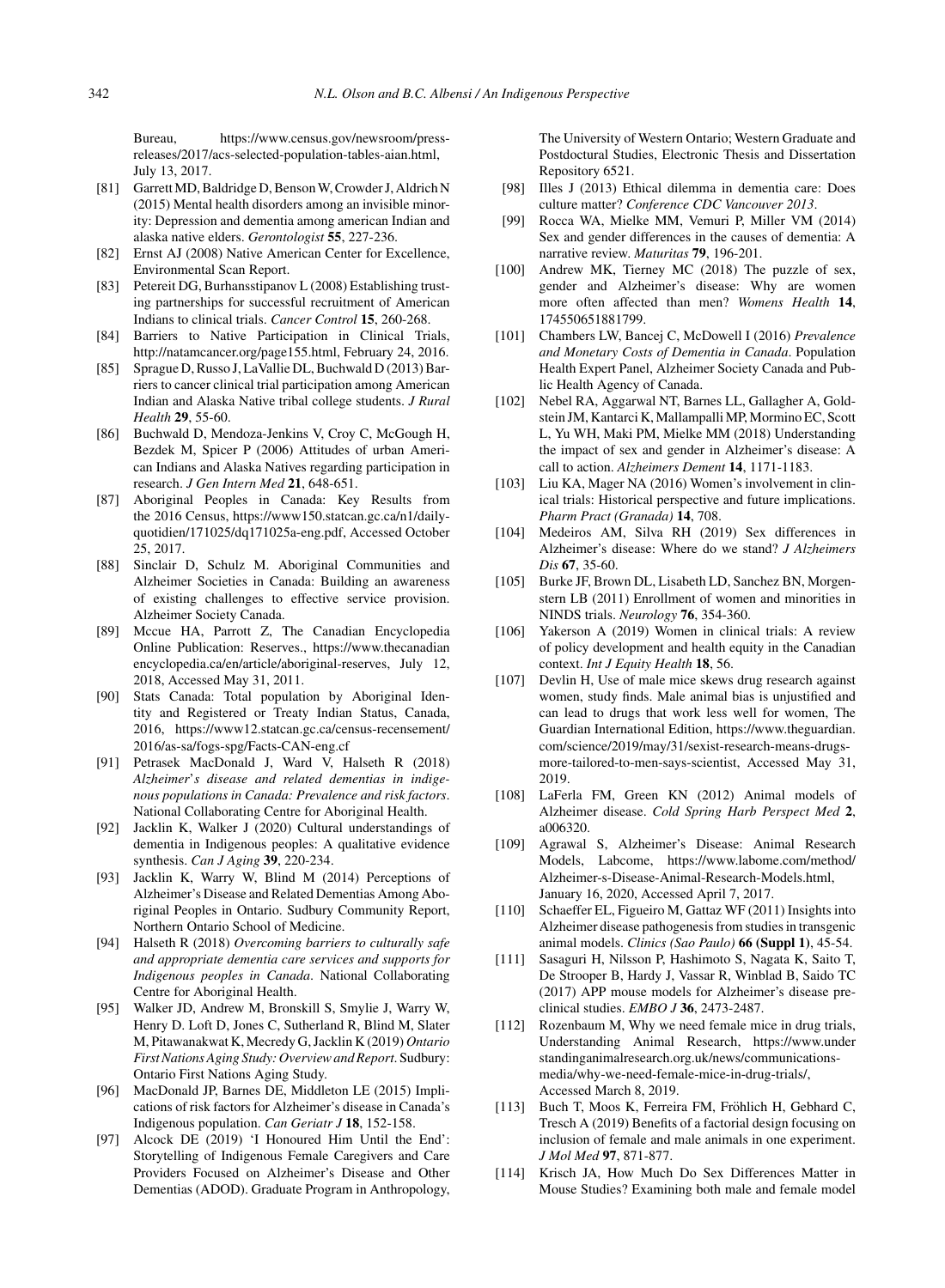organisms is worth the extra effort and added costs, most experts maintain but whether the results translate to human studies is less clear, The Scientist, [https://www.](https://www.the-scientist.com/news-analysis/how-much-do-sex-differences-matter-in-mouse-studies-31974) [the-scientist.com/news-analysis/how-much-do-sex](https://www.the-scientist.com/news-analysis/how-much-do-sex-differences-matter-in-mouse-studies-31974)differences-matter-in-mouse-studies-31974, Accessed February 23, 2017.

- [115] Pigg S, Research controversy: Male mice used to study diseases that affect women, The Star, [https://www.](https://www.thestar.com/life/health_wellness/2011/03/29/research_controversy_male_mice_used_to_study_diseases_that_affect_women.html) thestar.com/life/health [wellness/2011/03/29/research](https://www.thestar.com/life/health_wellness/2011/03/29/research_controversy_male_mice_used_to_study_diseases_that_affect_women.html) [controversy](https://www.thestar.com/life/health_wellness/2011/03/29/research_controversy_male_mice_used_to_study_diseases_that_affect_women.html) male mice used to study diseases that affect women.html, Accessed March 19, 2011.
- [116] Sokic N, Double the number of women suffer from dementia - so why are even the lab rats in brain studies male? National Post (Toronto), [https://nationalpost.com/health/](https://nationalpost.com/health/double-the-number-of-women-suffer-from-dementia-so-why-are-even-the-lab-rats-in-brain-studies-male) [double-the-number-of-women-suffer-from-dementia](https://nationalpost.com/health/double-the-number-of-women-suffer-from-dementia-so-why-are-even-the-lab-rats-in-brain-studies-male)so-why-are-even-the-lab-rats-in-brain-studies-male, Accessed December 4, 2019.
- [117] Bories C, Guitton MJ, Julien C, Tremblay C, Vandal M, Msaid M, De Koninck Y, Calon F (2012) Sex-dependent alterations in social behaviour and cortical synaptic activity coincide at different ages in a model of Alzheimer's disease. *PLoS One* **7**, e46111.
- [118] Djordjevic J, Thomson E, Chowdhury SR, Snow WM, Perez C, Wong TP, Fernyhough P, Albensi BC (2017) Brain region- and sex-specific alterations in mitochondrial function and NF-kappaB signaling in the TgCRND8 mouse model of Alzheimer's disease. *Neuroscience* **361**, 81-92.
- [119] Dodiya HB, Kuntz T, Shaik SM, Baufeld C, Leibowitz J, Zhang X, Gottel N, Zhang X, Butovsky O, Gilbert JA, Sisodia SS (2019) Sex-specific effects of microbiome perturbations on cerebral Abeta amyloidosis and microglia phenotypes. *J Exp Med* **216**, 1542-1560.
- [120] Jankowsky JL, Zheng H (2017) Practical considerations for choosing a mouse model of Alzheimer's disease. *Mol Neurodegener* **12**, 89.
- [121] Yang JT, Wang ZJ, Cai HY, Yuan L, Hu MM, Wu MN, Qi JS (2018) Sex differences in neuropathology and cognitive behavior in APP/PS1/tau triple-transgenic mouse model of Alzheimer's disease. *Neurosci Bull* **34**, 736-746.
- [122] Yao J, Irwin RW, Zhao L, Nilsen J, Hamilton RT, Brinton RD (2009) Mitochondrial bioenergetic deficit precedes Alzheimer's pathology in female mouse model of Alzheimer's disease. *Proc Natl Acad Sci U S A* **106**, 14670- 14675.
- [123] Ferretti MT, Iulita MF, Cavedo E, Chiesa PA, Schumacher Dimech A, Santuccione Chadha A, Baracchi F, Girouard H, Misoch S, Giacobini E, Depypere H, Hampel H, Women's Brain Project and the Alzheimer Precision Medicine Initiative (2018) Sex differences in Alzheimer disease - the gateway to precision medicine. *Nat Rev Neurol* **14**, 457-469.
- [124] Li R, Singh M (2014) Sex differences in cognitive impairment and Alzheimer's disease. *Front Neuroendocrinol* **35**, 385-403.
- [125] World Alzheimer's Day: The Importance of Studying Sex Differences, Women's Health Research Institute at BC Women's, [http://whri.org/world-alzheimers-day](http://whri.org/world-alzheimers-day-the-importance-of-studying-sex-differences/)the-importance-of-studying-sex-differences/, Accessed September 21, 2019.
- [126] Oveisgharan S, Arvanitakis Z, Yu L, Farfel J, Schneider JA, Bennett DA (2018) Sex differences in Alzheimer's disease and common neuropathologies of aging. *Acta Neuropathol* **136**, 887-900.
- [127] Buckley RF, Mormino EC, Rabin JS, Hohman TJ, Landau S, Hanseeuw BJ, Jacobs HIL, Papp KV, Amariglio RE, Properzi MJ, Schultz AP, Kirn D, Scott MR, Hedden T, Farrell M, Price J, Chhatwal J, Rentz DM, Villemagne VL, Johnson KA, Sperling RA (2019) Sex differences in the association of global amyloid and regional tau deposition measured by positron emission tomography in clinically normal older adults. *JAMA Neurol* **76**, 542-551.
- [128] Bennett DA, Schneider JA, Arvanitakis Z, Wilson RS (2012) Overview and findings from the Religious Orders Study. *Curr Alzheimer Res* **9**, 628-645.
- [129] Bennett DA, Schneider JA, Buchman AS, Barnes LL, Boyle PA, Wilson RS (2012) Overview and findings from the Rush Memory and Aging Project. *Curr Alzheimer Res* **9**, 646-663.
- [130] Fogel DB (2018) Factors associated with clinical trials that fail and opportunities for improving the likelihood of success: A review. *Contemp Clin Trials Commun* **11**, 156-164.
- [131] Ellison JM, Alzheimer's Disease and Women: A Research Update,Bright Focus Foundation, [https://](https://www.brightfocus.org/alzheimers/article/alzheimers-disease-and-women-research-update) [www.brightfocus.org/alzheimers/article/alzheimers](https://www.brightfocus.org/alzheimers/article/alzheimers-disease-and-women-research-update)disease-and-women-research-update, November 25, 2019, Accessed November 14, 2016.
- [132] Clinical Trials: Benefits, Risks and Safety, National Institute on Aging (U.S Department of Health and Human Services),<https://www.nia.nih.gov/>.
- [133] Rahman A, Schelbaum E, Hoffman K, Diaz I, Hristov H, Andrews R, Jett S, Jackson H, Lee A, Sarva H, Pahlajani S, Matthews D, Dyke J, de Leon MJ, Isaacson RS, Brinton RD, Mosconi L (2020) Sex-driven modifiers of Alzheimer risk: A multimodality brain imaging study. *Neurology* **95**, e166-e178.
- [134] (2010) AARP/NAC 2009 survey on caregiving in the United States. In *Alzheimer*'*s in America. The Shriver Report on Women and Alzheimer*'*s.* Free Press, New York, pp. 107-126.
- [135] Carcel C, Woodward M, Balicki G, Koroneos GL, Sousa DA, Cordonnier C, Lukaszyk C, Thompson K, Wang X, Davies L, Bassi M, Anderson CS, Peters SA, Sandset EC (2019) Trends in recruitment of women and reporting of sex differences in large-scale published randomized controlled trials in stroke. *Int J Stroke* **14**, 931-938.
- [136] Carter CL, Resnick EM, Mallampalli M, Kalbarczyk A (2012) Sex and gender differences in Alzheimer's disease: Recommendations for future research. *J Womens Health (Larchmt)* **21**, 1018-1023.
- [137] Salam M, Native American Women are Facing a Crisis, New York Times, [https://www.nytimes.com/2019/04/12/](https://www.nytimes.com/2019/04/12/us/native-american-women-violence.html) [us/native-american-women-violence.html](https://www.nytimes.com/2019/04/12/us/native-american-women-violence.html), Accessed April 12, 2019.
- [138] Ending Violence Against Native Women, Indian Law Resource Center, [https://indianlaw.org/issue/ending](https://indianlaw.org/issue/ending-violence-against-native-women)violence-against-native-women.
- [139] Arriagada P, First Nations, Metis and Inuit Women, [https://www150.statcan.gc.ca/n1/pub/89-503](https://www150.statcan.gc.ca/n1/pub/89-503-x/2015001/article/14313-eng.htm) x/2015001/article/14313-eng.htm, Accessed February 23, 2016.
- [140] Halseth R (2013) *Aboriginal Women in Canada: Gender, socio-economic determinants of health, and initiatives to close the wellness-gap*. National Collaborating Centre for Aboriginal Health.
- [141] Forced Sterilization of Indigenous Women in Canada, International Justice Resource Centre, [https://ijrcenter.](https://ijrcenter.org/forced-sterilization-of-indigenous-women-in-canada/)